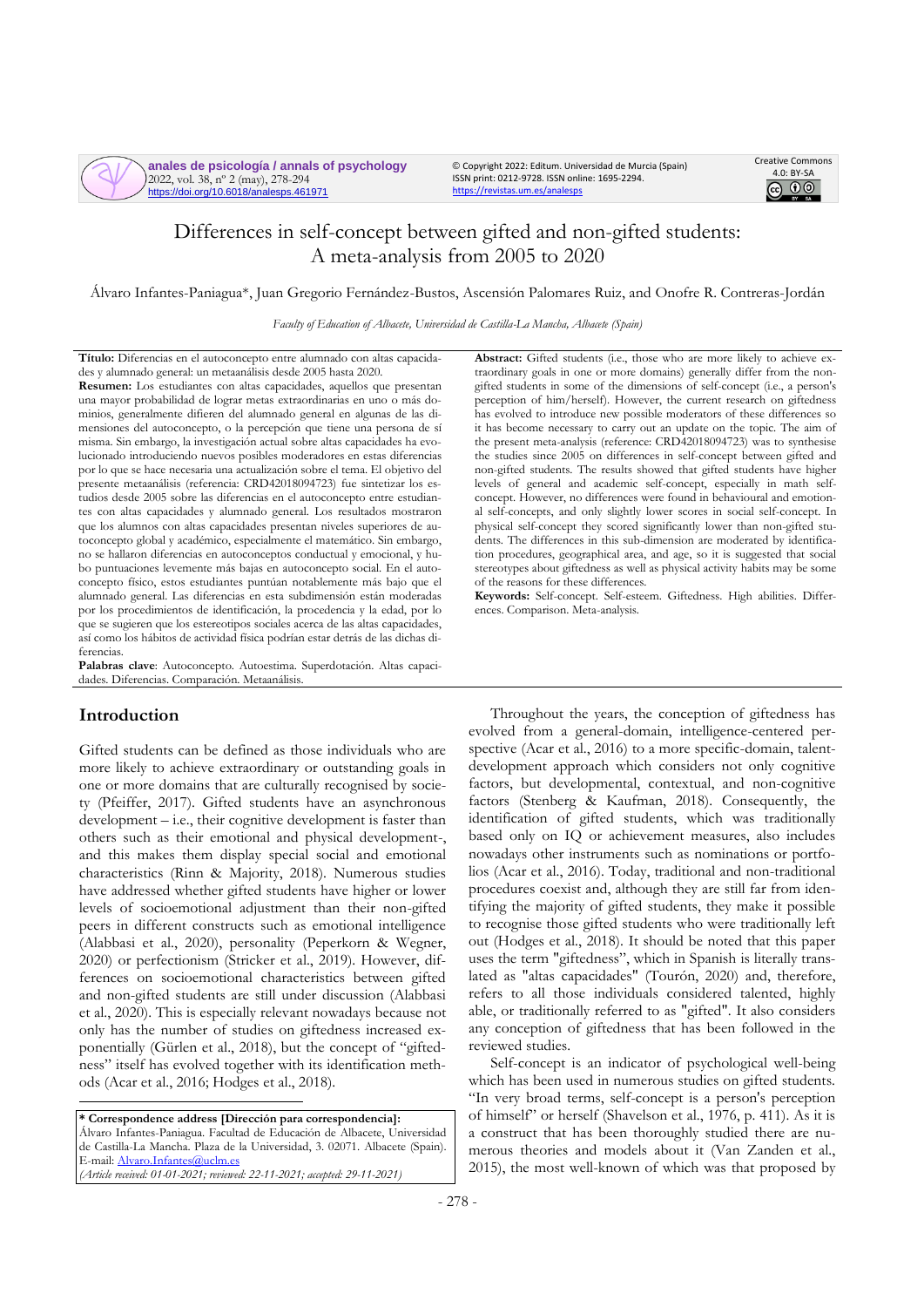Shavelson et al. (1976). According to this model, selfconcept is a multidimensional, hierarchically-structured construct in which global self-concept is on the top of the structure and, at a lower level, there are different specific dimensions: academic, emotional, physical, and social. These dimensions also involve more concrete subdimensions like the math and verbal self-concept within the academic selfconcept, or the physical appearance and athletic ability within the physical. An individual's self-concept is formed through specific experiences and, as they grow older, the self-concept's structure evolves and becomes more complex due to the apparition of new subdimensions within each dimension (Shavelson et al., 1976; Van Zanden et al., 2015). A person can therefore show different levels in the various self-concept's dimensions according to their experiences and feelings (Van Zanden et al., 2015).

Among gifted students, a low academic self-concept has been traditionally pointed at as one of the main causes of underachievement (Blaas, 2014), although this association is not always evident (see Gilar-Corbí et al, 2019; Mofield & Parker, 2019). As any other student, gifted students present a heterogeneous reality in self-concept (Villatte et al., 2014). But do they differ from their non-gifted peers in selfconcept? To this day, two meta-analyses (Hoge & Renzulli, 1993; Litster & Roberts, 2011) have gathered evidence on this issue. The results showed that gifted students reported overall better levels on global, academic, and behavioural self-concept. On the contrary, they showed lower physical self-concept. Beyond these differences, the authors suggested the existence of variables which moderated these differences and may be addressed in more detail in future studies.

First, the last meta-analysis (Litster & Roberts, 2011) showed the fact that when the methods to designate gifted students were multiple, the samples reported greater differences in self-concept compared to those in which a single measure (i.e., only IQ) was used. The non-traditional methods of identification, such as only nomination or achievement, as well as only IQ and the multiple criteria, should be taken into consideration. Furthermore, intelligence could be moderating the effects of interdimensional comparisons in self-concept (Steinmayr & Spinath, 2015), which is why it is interesting to explore the role of IQ as a moderator within the differences in each dimension.

Moreover, gifted programming also moderates the differences between gifted and non-gifted students' global selfconcept (Litster & Roberts, 2011): The studies reported that those gifted participants who attended a gifted programme in school showed higher levels of global self-concept than those students who did not. A recent review found positive socioemotional effects in school and extracurricular enrichment programmes among gifted students (Kim, 2016). It should be noted that there has been an increased focus on self-esteem issues at educational level in recent years, suggesting that these actions may be having an impact on young people's self-concept levels (Orth et al., 2018). Concern for emotional well-being has been lately a central theme in school programmes for the gifted, according to some reviews (Kim, 2016). However, these did not specify the effects on self-concept and its different dimensions. Therefore, a new review of the last years of research is required.

What is more, recent evidence based on gender differences in non-gifted students confirms that the levels of academic self-concept have been following patterns consistent with stereotypes over generations, despite the narrowing of the achievement gap (Parker et al., 2018). The gifted population also has a number of stereotypes and myths (Baudson, 2016) which may be having an impact on different levels of self-concept to some extent in the last years. Comparing the recent years with the scores found in previous reviews could also help to shed light on the results.

As the last published review on the topic covered up to 2004 (Litster & Roberts, 2011) and has some limitations, such as the lack of a study of the risk of bias, more specific subdimensions of self-concept or differences according to the geographical area of the research, reviewing the current literature on the socioemotional characteristics of gifted students is highly recommended, especially in terms of selfconcept. The most recent studies (e.g., Košir et al., 2016; Song & Ahn, 2014) have considered more concrete issues which are not only circumscribed to the measure of global self-concept, but also to other dimensions such as physical or social, as well as other subdimensions. These results may be useful for the development of more accurate interventions and are yet to be synthesised despite the existing need (Steenbergen-Hu & Olszewski-Kubilius, 2016). In addition, research in this area also points to other possible moderators such as geographical area, considering the increase of studies coming from Eastern areas (Gürlen et al., 2018) or measurement instruments for self-concept and gender. Although already researched by Litster & Roberts (2011), recent studies highlight the different historical trends in gender differences (Parker et al., 2018) and thus the interest in reviewing recent years of research.

Considering the above, the present meta-analysis aimed to examine the evidence on the differences in self-concept between gifted and non-gifted students collected from 2005. It was also aimed to enquire into the differences in the subdimensions of self-concept and to test the possible moderator role of some elements pointed out by the literature. This would help to identify useful areas of concern and strengths for teachers and experts (Litster & Roberts, 2011). Also, the differences in the physical self-concept were highlighted since this was an area rarely researched among gifted students and where they have traditionally scored lower than their non-gifted peers.

#### **Methods**

The present systematic review and meta-analysis were conducted under the recommendations by Steenbergen-Hu & Olszewski-Kubilius (2016) and the guidelines of PRISMA (Moher et al., 2009) and Rubio-Aparicio et al. (2018). The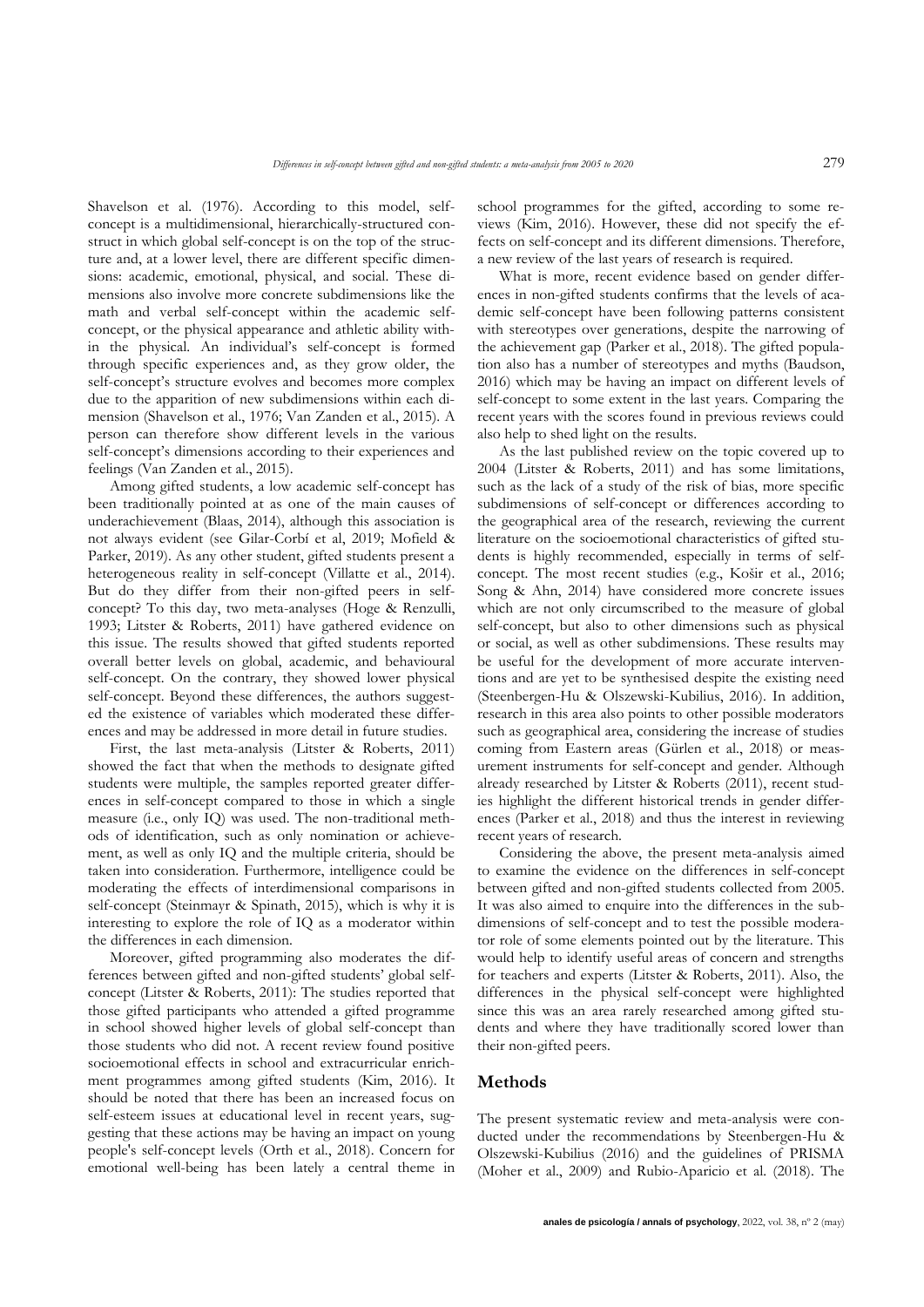protocol was previously registered in PROSPERO (ID number: CRD42018094723). The PRISMA checklist can be found in the [supplementary material.](https://revistas.um.es/analesps/article/view/461971/323961)

#### **Eligibility Criteria**

Before the search, the following inclusion criteria were established: a) at least one measure of a global or specific dimension of self-concept or self-esteem would be included; b) the participants would be children, preadolescents or adolescents; c) gifted and non-gifted students would be compared or, at least, sufficient data would be reported to make these comparisons possible; and d) the study would be written in English, Spanish or French. This expanded the range of eligible studies compared to previous meta-analyses (Hoge & Renzulli, 1993; Litster & Roberts, 2011). Only the studies which met these criteria were selected for the review as long as they were published from 2005 onwards, as the previous published review covered up to 2004. Furthermore, those studies meeting the inclusion criteria but whose gifted samples were twice-exceptional students (i.e., participants were gifted and any other learning problem or disability) were excluded. Studies were also excluded if the non-gifted samples were only composed of low-ability students or students with learning problems.

#### **Study search procedures**

Different search strategies were designed according to the databases by following the PICO(S) structure (Moher et al., 2009). Five databases were reviewed from their inception until 9 November 2020 at full-text level*: Education Resources Information Center, Psychological Abstracts Index, Academic Search Complete, Web of Science* and *Scopus* (Table S1a in [supplemen](https://revistas.um.es/analesps/article/view/461971/323961)[tary material\)](https://revistas.um.es/analesps/article/view/461971/323961). Furthermore, five specialised journals were also reviewed since they are some of the most-cited journals on gifted research (Gürlen et al., 2018): *Gifted Child Quarterly, High Ability Studies, Journal for the Education of the Gifted, Journal of Advanced Academics* and *Roeper Review* (Table S1b). To avoid mistakes in the search process and the loss of potential eligible studies, the researchers did not use the screening tools available in the databases. The search was not limited to published articles.

Two reviewers randomly screened 1000 of the complete records found after removing duplicates. The inter-rater agreement was very high (Cohen's *κ* = .91), therefore, one reviewer continued to screen the rest of records. The full texts and data to be included in the meta-analysis were gathered through the library services of the University of Castilla-La Mancha and by contacting the authors when possible.

A total of 11,712 records were found in the different databases and 555 from the specialised journals. Another six were also added from grey literature. After deleting the duplicates and screening the titles, abstracts and full-texts, 39 articles comprising 36 studies were included for the metaanalyses (Figure 1).

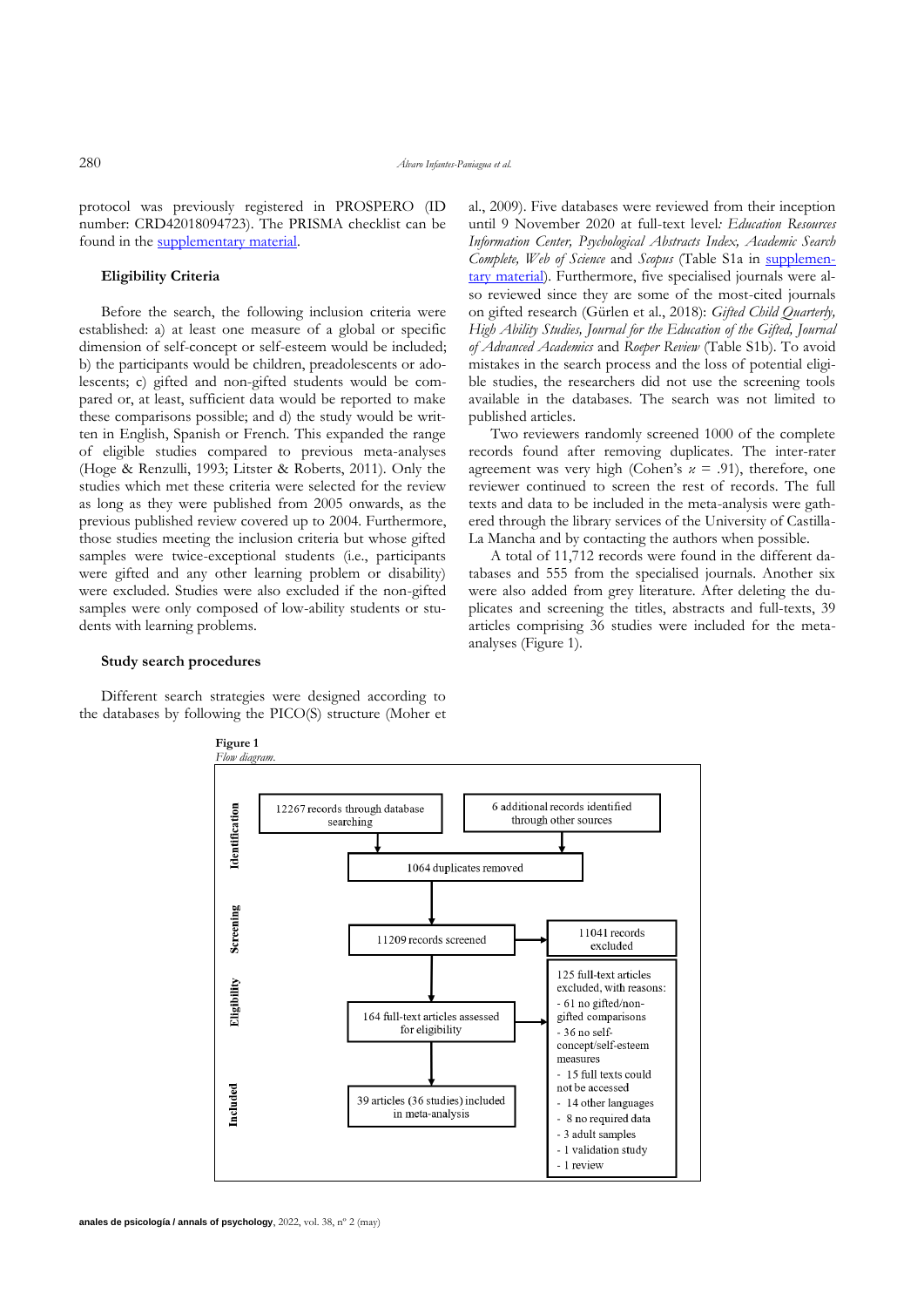Cross-sectional and longitudinal studies were mainly included due to the aim of the study. Additionally, those studies including an intervention design (i.e., experimental or quasi-experimental) but also considering a comparison group of non-gifted participants were included. Longitudinal and interventional studies were treated as cross-sectional in the quantitative comparisons by only including the data gathered from the first wave.

#### **Coding of variables**

The following information was extracted and coded from each of the studies including the following: a) publication year; b) country; c) study design; d) participants' sex (i.e., male, female or both); e) age according to the WHO categorisation (Cohen et al., 2014)—middle childhood (6 to  $\leq 11$ years), early adolescence (11 to  $\leq$  16 years) and late adolescence (16 to  $\leq$  21 years)—; f) procedures for gifted identification—multiple criteria, only IQ, only nomination, only achievement or others (e.g., early admission to university or other instruments)—; g) attendance or enrolment in special programmes for gifted students—enrichment groups or classes, curricular enrichment, summer programmes, pull-out programmes, or heterogeneous groups. —; h) self-concept measurement instrument; and i) measured dimensions of self-concept. In terms of dimensions, both global selfconcept and self-esteem have been considered as a single construct according to Shavelson et al. (1976). In addition, for the research on the studies' origin as a moderator, a first analysis was carried out by dividing the countries of the studies into Western and Eastern, and a second, more precise analysis by geographical area based on the distribution followed in Pfeiffer et al. (2018). On the other hand, due to the impossibility of dividing the samples by age in some studies, analyses were conducted considering only childhood and adolescence (early and late adolescence) as subgroups. Those studies whose age ranges included all the categories or part of both groups were excluded from the ANOVA analysis. Nevertheless, meta-regression analyses with mean ages were also used. Finally, due to the wide heterogeneity in the categories within special grouping or programmes and the low number of studies that accommodated many of them, the studies were reorganised into two subgroups: those gifted samples that attended any kind of special grouping or interventions, and those that did not.

Regarding the statistical data, as some studies reported data allowing for several effect sizes (ES) to be computed, the assumption of their independence could be violated (Card, 2012). Thus, we created several independent subsets (Becker, 2000). Except in the case of global and academic self-concepts, where a large number of studies existed, the different scales measuring similar or related constructs were added for the study of each of the main dimensions according to Shavelson et al.'s (1976) model: social self-concept, emotional self-concept, physical self-concept, and behavioural-trustworthiness self-concept. For instance, to find the physical self-concept index, the measures of physical appearance self-concept, athletic ability self-concept and other physical subdimensions were considered. Moreover, subset analyses of the subdimensions were conducted separately: math self-concept, verbal self-concept, self-concept in social acceptance, popularity, peer relationships, relationships with parents, happiness, lack of anxiety, emotional stability, trustworthiness, behavioural, physical appearance, and athletic ability.

#### **Risk of bias in the individual studies**

The risk of bias of each of the included studies was assessed by two reviewers using a tool for observational studies (Viswanathan & Berkman, 2012), which was adapted for the purposes of this meta-analysis (Table S2a). According to the sum of their scores on the selected items, the studies could reach a maximum score of 30 points. These were individually classified as "high", "moderate", or "low" risk of bias if the studies reached a total score of  $\leq 50\%$ ,  $\geq 50\%$  to  $\leq$ 75%, or  $\geq$  75%, respectively. This classification was considered in the moderator analyses. The first two reviewers randomly assessed seven of the included studies, reaching substantial interobserver agreement ( $x = .75$ ), so the first reviewer continued to assess all studies and any discrepancies were resolved by consensus. These results can be found in the [supplementary material](https://revistas.um.es/analesps/$$$call$$$/api/file/file-api/download-library-file?libraryFileId=9131&submissionId=461971) (Table S2b).

#### **Effects sizes and statistical analyses**

Hedges' *g* was the statistic used for the calculation of the ES. It is calculated in a similar way to Cohen's *d* (formula 1), but a correction (formula 2) was applied to reduce the possible bias due to small-size samples (i.e.,  $n < 20$  according to Card, 2012). Thus, the extracted data from the studies were the mean, standard deviations and sample sizes, as well as the reported Cohen's *d*, which were transformed into Hedges' *g* by following formula 2. The magnitude of the ES was interpreted by following Cohen's (1988) guidelines: small = 0.20 to 0.50, medium = 0.50 to 0.80, and large  $> 0.80$ . A positive value of *g* indicates differences in favour of the gifted students and vice versa.

$$
ES = \frac{M_{gifted} - M_{non-gifted}}{S_{pooled}} \tag{1}
$$

$$
g = ES - \frac{3 \cdot ES}{4 \cdot (n_{gifted} + n_{non-gifted}) - 9} \tag{2}
$$

The statistical analyses were performed with Comprehensive Meta-Analysis Software Version 3.3.070 under the random-effects model in recognition of the differences among the included studies (Borenstein et al., 2007) and weighted according to the sample sizes. Additionally, *Q* and  $I<sup>2</sup>$  statistics were used to measure the heterogeneity of the studies (Borenstein et al., 2007). For the latter, we followed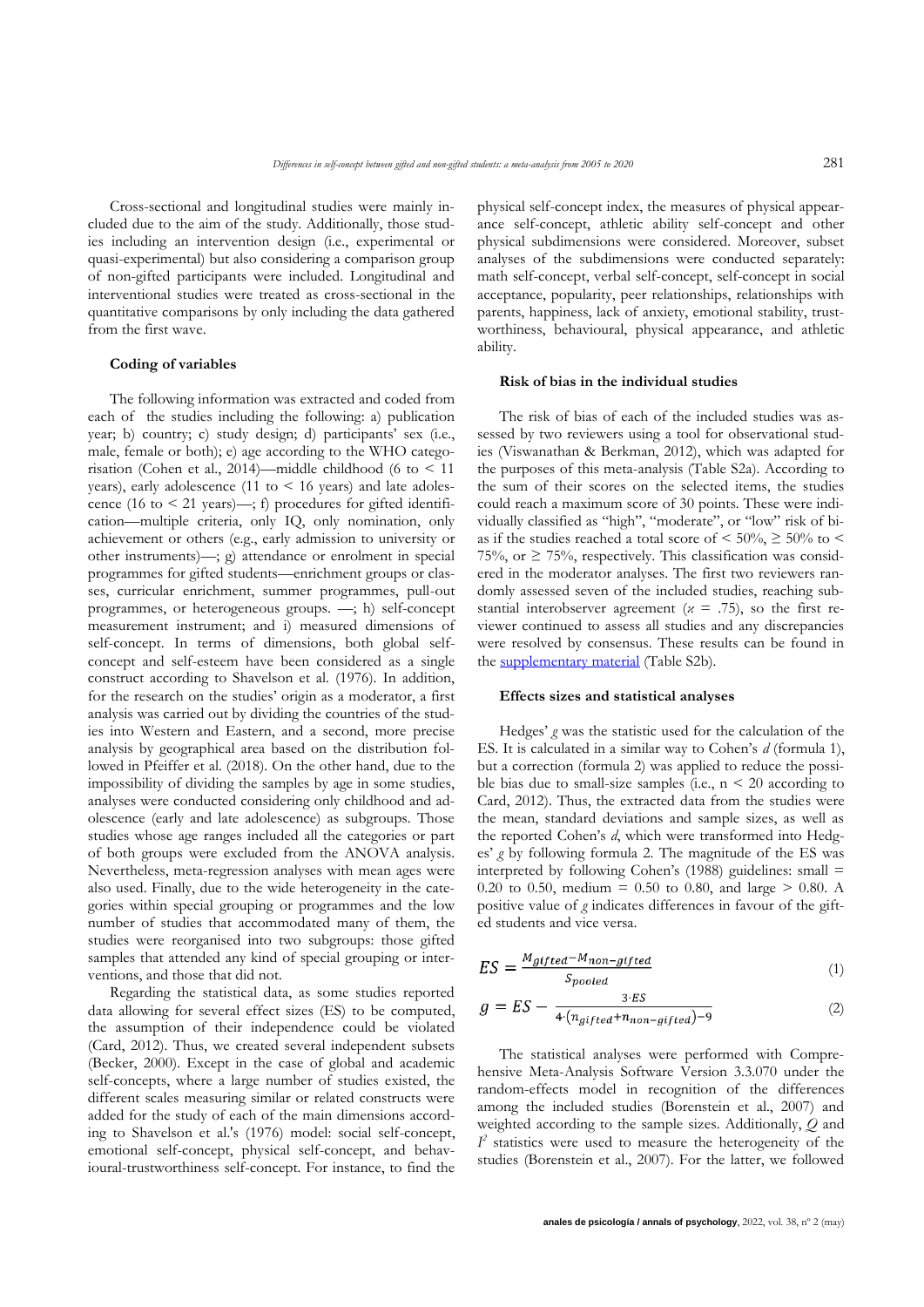the Cochrane Collaboration's guidelines (Higgins & Green, 2011) in order to interpret the level of heterogeneity: 0 - 40% not important, 30 - 60% moderate, 50 - 90% substantial, or 75 - 100% considerable. Furthermore, sensitivity analyses were performed (Becker, 2000) and the publication bias was examined by means of Egger's test with a level of significance at .10 (Egger et al., 1997). Given the low sensitivity this method presents for meta-analyses containing less than 20 ES, funnel plots and the suggested mean ES were also examined through the *trim-and-fill* method under a randomeffects model (Duval & Tweedie, 2000). The inclusion of these analyses was intended to overcome the methodological limitations of previous meta-analyses which did not perform such analyses on the included studies.

The possible effects of the variables previously identified as moderators were addressed through the  $Q_B$  and  $Q_W$  via an ANOVA-way test. On the other hand, the two continuous moderators were examined by means of independent metaregression models using the  $Q_R$  and  $Q_E$  statistics to determine the fit and specification of the models, respectively, with those self-concept domains that had at least 10 samples, following the recommendations of Borenstein et al. (2009). In addition, the  $R^2$  was found to determine the variance explained by each continuous moderator following the procedures established by Botella & Sánchez (2015).

#### **Results**

#### **Descriptive characteristics of studies**

The characteristics of the 36 included studies are shown in Table 1. All of the studies were published as articles between 2005 and 2020, except for one doctoral dissertation (Edins, 2010) and one proceeding (Yeung et al., 2005). Most of the studies had a cross-sectional design  $(n = 28)$ , six were longitudinal studies and only two were experimental (Yeung et al., 2005) and quasi-experimental with control group (Golle et al., 2018) studies. The studies belong to 18 different countries, being Germany the one with the highest number of studies  $(n = 8)$ .

#### **Table 1** *Studies' characteristics.*

| зиниез илигинентик.                            |                        |                    |                   |                                           |
|------------------------------------------------|------------------------|--------------------|-------------------|-------------------------------------------|
| Author, country, risk of bias                  | Sample: gifted /       | Gifted             | Gifted special    | Included measures and                     |
| and design                                     | non-gifted and age     | identification     | attendance        | dimensions of self-concept                |
| Alesi et al. (2015). Italy.                    | 17/62                  | IQ.                | Ordinary.         | Test Multidimensionale Autostima:         |
| Moderate. Cross-sectional.                     | $MC: 8-9$              |                    |                   | GSE/GSC.                                  |
| Al-Srour & Al-Oweidi (2016). Jordan. 105 / 196 |                        | Multiple.          | Special centre.   | SDQ-III: GSE/GSC, ASC, MSC,               |
| High. Cross-sectional.                         | LA: 16-18 <sup>a</sup> |                    |                   | VSC, PhSC (AppSC+AthSC), ESC              |
|                                                |                        |                    |                   | (ESSC), B-TSC (TSC), SSC (PeSC).          |
| Amini (2005). Iran.                            | 156 / 184              | Others: admission  | Special centre.   | CSEI: GSE/GSC.                            |
| High. Cross-sectional.                         | LA: 17-18 <sup>a</sup> | to special centre. |                   |                                           |
| Benölken (2015). Germany.                      | 165 / 123              | Multiple.          | Talent pro-       | <i>Items</i> : MSC.                       |
| High. Cross-sectional.                         | MC: 8-9 <sup>a</sup>   |                    | gramme.           |                                           |
| Bénony et al. (2007). France.                  | 23 / 23                | IQ.                |                   | Special grouping. CSEI: GSE/GSC, ASC, SSC |
| Low. Cross-sectional.                          | MC-EA: 8-13            |                    |                   | (PeSC+ParSC), B-TSC (TSC),                |
| Bergold et al. (2020). Germany.                | 50/50                  | IQ.                | Ordinary.         | Scale for the Assessment of Academic      |
| Low. Cross-sectional.                          | EA-LA: 12-18           |                    |                   | Self-Concept: MSC.                        |
| Edins (2010). USA.                             | 29/35                  | Multiple.          | Special grouping. | SSES: GSE/GSC, SSC                        |
| High. Cross-sectional.                         | MC: 6-11               |                    |                   | (PeSC+ParSC).                             |
| García, Canuto & Cebrián (2019) and            | 21/97                  | Multiple.          | Ordinary.         | PHSCS: GSE/GSC, ASC.                      |
| García, Canuto & Palomares (2019).             | MC- EA: 9-12           |                    |                   |                                           |
| Spain.                                         |                        |                    |                   |                                           |
| High. Cross-sectional.                         |                        |                    |                   |                                           |
| Ghobary & Hejazi (2007). Iran.                 | 60/60                  | IQ.                | Special centre.   | CSEI: GSE/GSC.                            |
| High. Cross-sectional.                         | EA-LA: 12-16           |                    |                   |                                           |
| Golle et al. (2018). Germany.                  | 423 / 2328             | Teacher's nomina-  | Extracurricular   | SDO-I: GSE/GSC, ASC, MSC,                 |
| Low. Cuasiexperimental con grupo               | MC: 9a                 | tions.             | programme.        | VSC, SSC (ParSC+PeSC), PhSC               |
| control.                                       |                        |                    |                   | (AppSC+AthSC).                            |
| Hasanagić et al. (2019). Bosnia-               | 31 / 31                | Multiple.          | Ordinary.         | SPPC: GSE/GSC, ASC, SSC                   |
| Herzegovina.                                   | EA: 11-15 <sup>a</sup> |                    |                   | (PeSC), PhSC (AthSC+AppSC), B-            |
| Moderate. Cross-sectional.                     |                        |                    |                   | TSC (BSC).                                |
| Herrmann et al. (2016), includig               | 261 / 1069             | Multiple.          | Special track.    | SDO-II: MSC, VSC.                         |
| Preckel & Brüll (2010). Germany.               | MC: 9-10               |                    |                   |                                           |
| Moderate. Longitudinal.                        |                        |                    |                   |                                           |
| Košir et al. (2016). Slovenia.                 | 85 / 319               | Multiple.          | Ordinary.         | SDQ-II: GSE/GSC, ASC, SSC                 |
| Moderate. Cross-sectional.                     | EA: 11-15              |                    |                   | $(PeSC)$ .                                |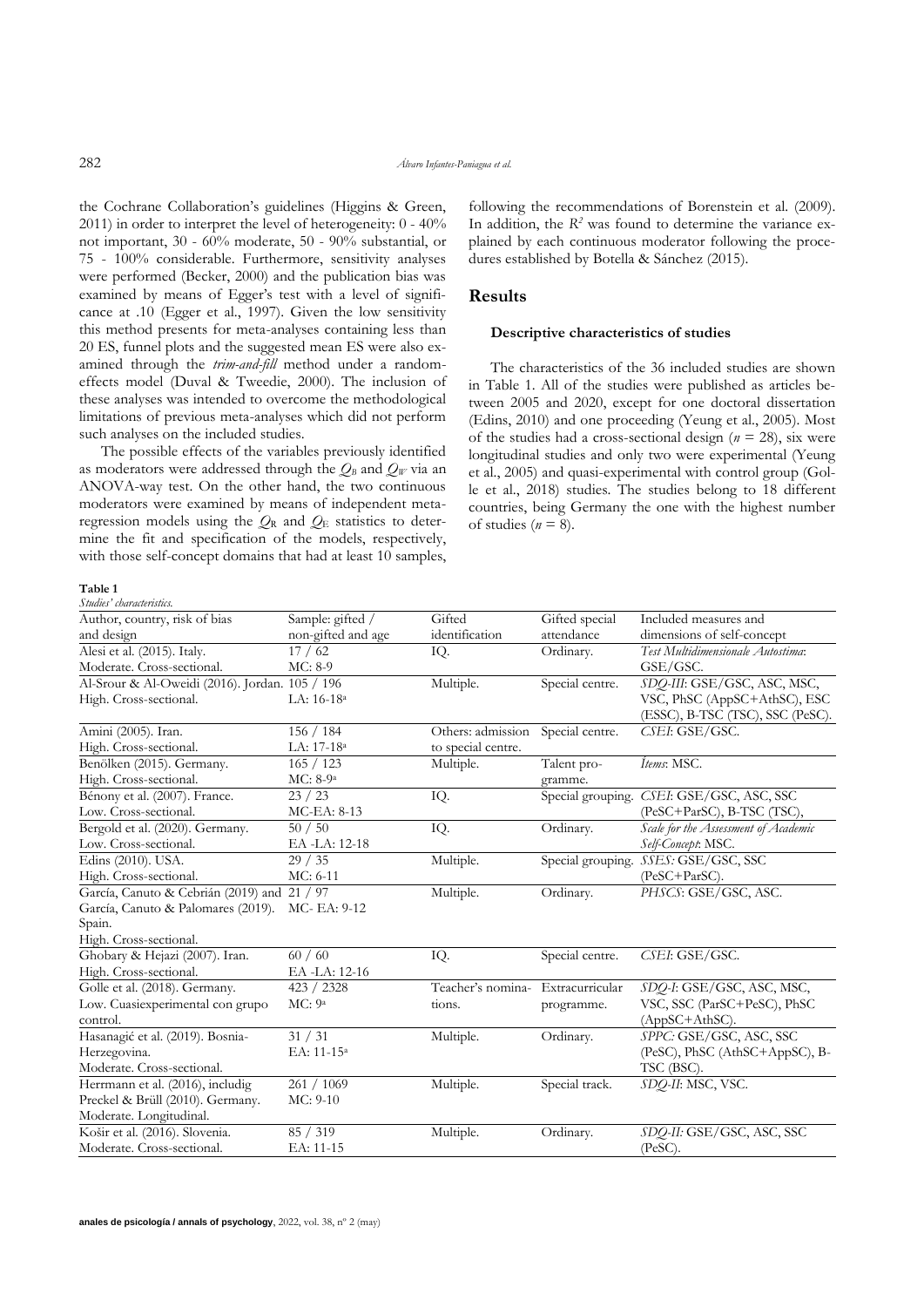| Author, country, risk of bias                            | Sample: gifted /                       | Gifted                                  | Gifted special                       | Included measures and                                             |
|----------------------------------------------------------|----------------------------------------|-----------------------------------------|--------------------------------------|-------------------------------------------------------------------|
| and design                                               | non-gifted and age                     | identification                          | attendance                           | dimensions of self-concept                                        |
| Kroesbergen et al. (2016).                               | 35 / 34                                | Multiple.                               | Ordinary.                            | SPPC: GSE/GSC, ASC, SSC                                           |
| The Netherlands.                                         | $MC: 6-7a$                             |                                         |                                      | (SAcSC), B-TSC (BSC).                                             |
| Low. Cross-sectional.                                    |                                        |                                         |                                      |                                                                   |
| Lee et al. (2012b). USA.                                 | 1526 / 109                             | Multiple.                               | Special pro-                         | SPPA: GSE/GSC, ASC, SSC                                           |
| Moderate. Cross-sectional.                               | All: 10-18 <sup>a</sup>                |                                         | gramme.                              | (SAcSC+PeSC).                                                     |
| Li & Shi. (2019). China.                                 | 80 / 104                               | Multiple.                               |                                      | Special grouping. TEIQue-CF: GSE/GSC.                             |
| Moderate. Cross-sectional.                               | MC- EA: 8-11                           |                                         |                                      |                                                                   |
| Liem et al. (2015). Singapore.                           | 569 / 324                              | Academic achieve- Special track.        |                                      | SDQ-II: ASC, MSC, VSC.                                            |
| Low. Cross-sectional.                                    | EA: 12-13                              | ment.                                   |                                      |                                                                   |
| López & Sotillo (2009). España.                          | 50/50                                  | Multiple.                               | Ordinary.                            | PHSCS: GSE/GSC, ASC, ESC                                          |
| Moderate. Cross-sectional.                               | All: 4-17                              |                                         |                                      | (LASC+HSC), B-TSC (BSC), SSC                                      |
|                                                          |                                        |                                         |                                      | (PSC), PhSC (AppSC).                                              |
| Mofield & Parker (2018). USA.                            | 264 / 66 (advanced) +86 Multiple.      |                                         | Advances group- SAAS-R: ASC.         |                                                                   |
| Moderate. Cross-sectional.                               | (ordinary)                             |                                         | ing and pull-out                     |                                                                   |
|                                                          | EA: 11-15                              |                                         | programmes.                          |                                                                   |
| Preckel & Brüll (2008). Germany.                         | 46 / 156                               | Multiple.                               | Gifted: Special                      | SDQ-S: ASC, MSC, VSC.                                             |
| Moderate. Longitudinal.                                  | MC-EA: 8-11<br>162 / 162               |                                         | grouping.                            | Fend & Prester: SSC (SAcSC).<br>SSCI: MSC.                        |
| Preckel et al. (2008). Germany.<br>Low. Cross-sectional. |                                        | IQ.                                     | Ordinary.                            |                                                                   |
| Preckel et al. (2010). Austria.                          | EA: 11-15<br>93 / 93                   | Multiple.                               | Special grouping. SDQ-II: MSC.       |                                                                   |
| Moderate. Longitudinal.                                  | EA: 14                                 |                                         |                                      |                                                                   |
| Preckel et al. (2017) and Preckel et al.                 |                                        |                                         |                                      |                                                                   |
|                                                          | 283 / 639                              | Multiple.                               |                                      | Special grouping. SDQ: ASC, MSC, VSC.                             |
| (2019). Germany.                                         | MC-EA: 10-12 <sup>a</sup>              |                                         |                                      |                                                                   |
| Low. Longitudinal.                                       |                                        |                                         | Special centre.                      | CSEI: GSE/GSC.                                                    |
| Rafati et al. (2014). Iran.<br>High. Cross-sectional.    | 131 / 262<br>EA-LA: 15-18 <sup>a</sup> | Others: admission<br>to special centre. |                                      |                                                                   |
| Riaz & Shahzad (2010). Pakistan.                         | 93 / 104                               |                                         | Ordinary.                            | RAASI: GSE/GSC.                                                   |
| Moderate. Cross-sectional.                               | EA-LA: 12-16                           | IQ.                                     |                                      |                                                                   |
| Sarouphim (2011). Lebanon.                               |                                        | Others: DISCOV- Ordinary.               |                                      | PHSCS: ASC, SSC (PSC), ESC                                        |
| Moderate. Cross-sectional.                               | 68 / 174<br>EA: 12-14                  | ER.                                     |                                      |                                                                   |
|                                                          |                                        |                                         |                                      | (LASC+HSC), B-TSC (BSC), PhSC<br>(AppSC).                         |
|                                                          |                                        |                                         |                                      | RSES: GSE/GSC.                                                    |
| Shechtman & Silektor (2012). Israel.                     | 330 (special) +178 (pull-              | Multiple.                               | Special grouping                     | PHSCS: GSE/GSC, ASC, SSC                                          |
| Low. Cross-sectional.                                    | out) / 466                             |                                         | or pull-out pro-                     | (PSC), ESC (LASC+HSC), B-TSC                                      |
|                                                          | EA-LA: 10-19 <sup>a</sup>              |                                         | grammes.                             | (BSC), PhSC (AppSC).                                              |
| Shi et al. (2008). China.                                | 94 / 189                               | Multiple.                               | Special grouping.                    | RSHSCI: GSE/GSC, ASC, SSC                                         |
| Low. Cross-sectional.                                    | MC-EA: 9-13                            |                                         |                                      | (PeSC+ParSC), PhSC (AppSC).                                       |
| Song & Ahn (2014). Korea.                                | $117\delta / 117\delta$                | Multiple.                               | Gifted: Special                      | PSDQ: PhSC                                                        |
| Moderate. Longitudinal.                                  | LA: 17                                 |                                         | centre.                              | (AppSC+AthSC+others).                                             |
| Veiga (2009). Portugal.                                  | 52 / 878                               | Academic achieve- Ordinary.             |                                      | SCAL: SSC (PeSC), ASC.                                            |
| High. Cross-sectional.                                   | EA: 13-15 <sup>a</sup>                 | ment.                                   |                                      |                                                                   |
| Verschueren et al. (2019). The                           | 274 / 1299                             | IQ.                                     | Ordinary.                            | PRIMA-child report scale: SSC                                     |
| Netherlands.                                             | EA: 12 <sup>a</sup>                    |                                         |                                      | (SAcSC).                                                          |
| Low. Cross-sectional.                                    |                                        |                                         |                                      |                                                                   |
| Wirthwein et al. (2019). Germany.                        | 97 / 97                                | IQ.                                     | Ordinary.                            | Items: MSC, VSC.                                                  |
| Low. Cross-sectional.                                    | LA: 16.66                              |                                         |                                      |                                                                   |
| Yan & Haihui (2005). China.                              | 1993: 34 / 65                          |                                         |                                      | Others: early admis-Early attendance SDQ-II: GSE/GSC, ASC, MSC,   |
| High. Cross-sectional.                                   | 2003:30 / 70                           |                                         |                                      | sion to the Univer- to the University. VSC, SSC (PeSC+ParSC), ESC |
|                                                          | LA: 16                                 | sity.                                   |                                      | (ESSC), B-TSC (TSC), PhSC                                         |
|                                                          |                                        |                                         |                                      | (AppSC+AthSC).                                                    |
| Yeo & Garces-Bacsal (2014). Singa-                       | 30 9 / 61 우                            | Multiple.                               | Special grouping. <i>ASCO</i> : ASC. |                                                                   |
| pore.                                                    | $MC: 8-10$                             |                                         |                                      |                                                                   |
| Low. Longitudinal.                                       |                                        |                                         |                                      |                                                                   |
| Yeung et al. (2005). China.                              | $29$ (special) $+28$ (hetero-          | Multiple.                               | Ordinary and                         | ASDQ: ASC.                                                        |
| Moderate. Experimental.                                  | genous) / 29 (hetero-                  |                                         | special centres.                     |                                                                   |
|                                                          | genous) +681 (ordinary)                |                                         |                                      |                                                                   |
|                                                          | EA: 10-11                              |                                         |                                      |                                                                   |
|                                                          |                                        |                                         |                                      |                                                                   |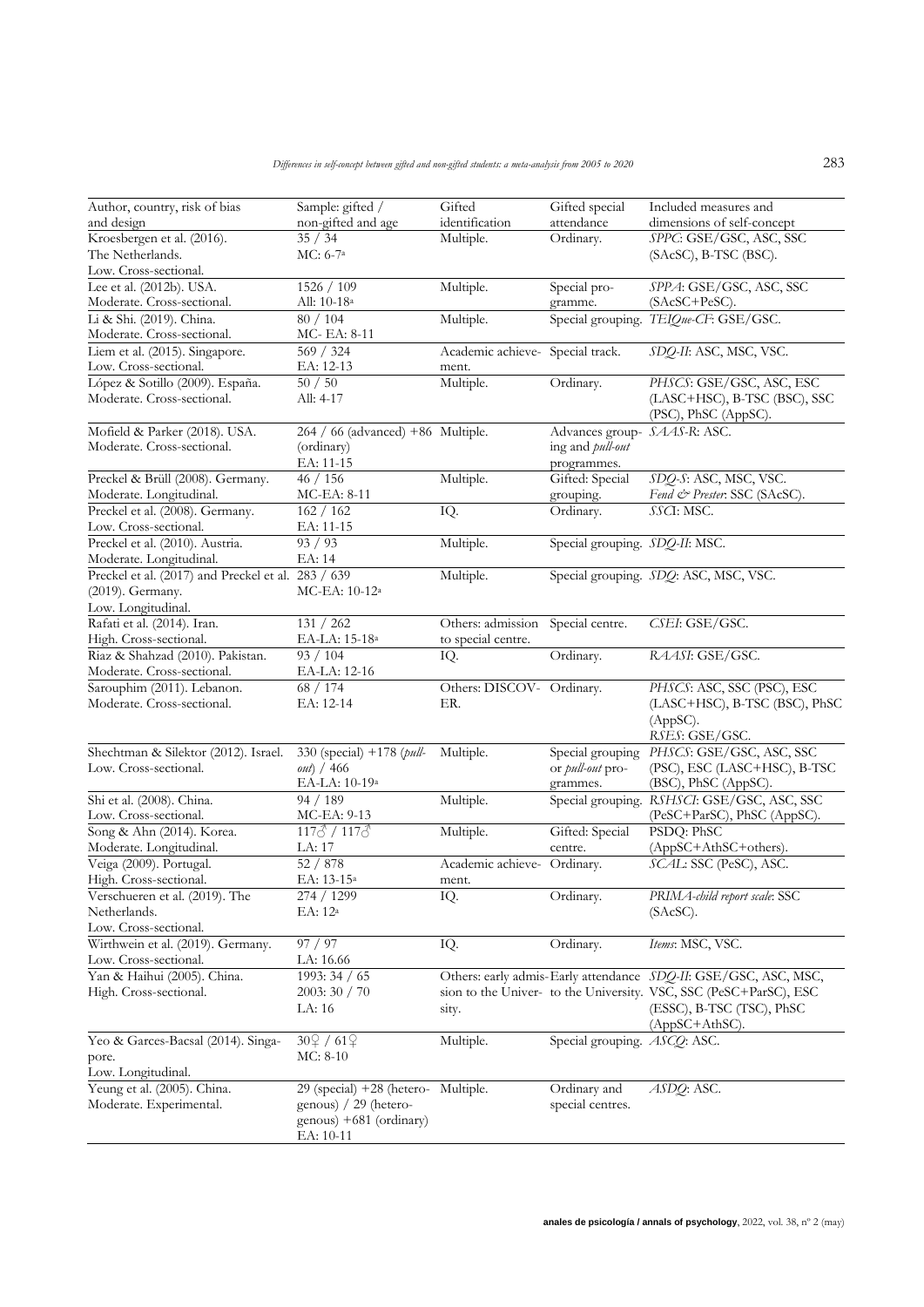284 *Álvaro Infantes-Paniagua et al.*

| Author, country, risk of bias                  | Sample: gifted /   | Gifted         | Gifted special          | Included measures and                           |
|------------------------------------------------|--------------------|----------------|-------------------------|-------------------------------------------------|
| and design                                     | non-gifted and age | identification | attendance              | dimensions of self-concept                      |
| Zeidner & Shani-Zinovich (2015). Is- 374 / 428 |                    | Multiple.      |                         | Special grouping <i>MSCS</i> : ASC, SSC (PeSC). |
| rael.                                          | EA: 15-16          |                | or <i>pull-out</i> pro- | Tennessee: ESSC (ESC), B-TSC                    |
| Low. Cross-sectional.                          |                    |                | grammes.                | $(BSC)$ , $PhSC$ .                              |

*Nota.* MC: middle childhood; EA: early adolescence; LA: late adolescence; GSE/GSC: global self-concept; ASC: academic self-concept; MSC: math selfconcept; VSC: verbal self-concept; SSC: social self-concept; SAcSC: social acceptance self-concept; PSC: popularity self-concept; PeSC: peer relationships self-concept, ParSC: parents relationships self-concept; ESC; emotional self-concept; HSC: happiness self-concept; LASC: lack of anxiety self-concept; ESSC: emotional stability self-concept, B-TSC: behavioural-trustworthiness self-concept; BSC: behavioural self-concept, TSC: trustworthiness self-concept; PhSC: physical self-concept, AppSC, physical appearance self-concept; AthSC: athletic ability self-concept. <sup>a</sup> Age estimated from school year.

The sample sizes of the gifted group in the studies varied from 17 to 1,526 participants, with a total of 6,443 gifted participants among all studies, whereas the non-gifted samples varied from 23 to 2,328 participants, amounting to 11,320 non-gifted participants among all studies. The vast majority of studies included samples of both genders, except for Song & Ahn (2014), who only included males, and Yeo & Garces-Bacsal (2014), who only included females, while Veiga (2009) did not specify the gender of the participants. The participants' age ranged from 4 to 19 years. Fourteen studies included samples of middle childhood, 23 included samples of early adolescents, and 10 studies included late adolescents.

With regard to the gifted students' samples, most of the studies considered multiple criteria to identify a student as gifted (*n* = 21), eight studies only relied on IQ measurements, two studies based the identification entirely on academic achievement, and one study only relied on nomination as a single indicator of giftedness. Within the multiple criteria, 15 studies mainly considered IQ plus other indicators and 12 studies considered nomination and other indicators. Furthermore, nine studies reported that their gifted sample presented an IQ ≥130. Most of gifted participants attended special classes or centres for gifted students and/or advanced, enrichment, or pull-out programmes (*n* = 21), enrichment extracurricular or summer programmes (*n* = 3), whereas in 12 studies, the gifted students did not attend any special programme or at least it was not reported.

Finally, concerning the self-concept measurement instruments, the most used (*n* = 11) was the *Self-Description Questionnaire* (SDQ), including its version on academic

| anle |  |
|------|--|
|------|--|

| Mean effeci |  |  |
|-------------|--|--|
|-------------|--|--|

*Mean effect sizes***<sup>a</sup>**

(ASDQ) and physical self-concept (PSDQ). The Coppersmith's and Piers-Harris' scales were each used in four studies. The *Self-Perception Profile for Children* (SPPC) and *Adolescents*  (SPPA) were included in three studies. The remaining 14 studies applied other measurements of self-concept (Table 1).

#### **Meta-analyses' main results**

The 36 studies included in the meta-analyses reported a total of 180 ES. Initially only small significant differences were found in global self-concept ( $g = 0.24$ ; 95%CI = 0.06, 0.41), medium differences in academic self-concept  $(g =$ 0.45;  $95\%CI = 0.28$ , 0.63) and medium-large in math selfconcept ( $g = 0.60$ ;  $95\%CI = 0.44$ , 0.76). Gifted students scored higher than their non-gifted peers on these dimensions. In all other dimensions no significant differences were found. However, heterogeneity was significant, reaching substantial and considerable rates, except in the popularity and behavioural dimensions. Therefore, sensitivity and moderator analyses were performed. Following the sensitivity analyses, it was observed that the exclusion of Al-Srour & Al-Oweidi's (2016) study led to significant changes in the mean ES for most of the non-academic dimensions as well as a notable decrease in their heterogeneity. All analyses including this study can be found in Table S3 in the supplementary [material.](https://revistas.um.es/analesps/$$$call$$$/api/file/file-api/download-library-file?libraryFileId=9131&submissionId=461971) Considering the high level of risk of bias found in this specific study, it was excluded for the analyses in all dimensions. Table 2 lists all final mean effect sizes for each dimension.

| Dimension        | N  |          |                  |           |         | 95% CI  |               | $I^2$ (%) |  |
|------------------|----|----------|------------------|-----------|---------|---------|---------------|-----------|--|
|                  |    | k        | $\boldsymbol{n}$ | g         | LΒ      | UB      | $\mathcal{Q}$ |           |  |
| GSE/GSC          | 19 | 28       | 8236             | $0.19*$   | 0.04    | 0.35    | 170.09***     | 84.13     |  |
| <b>ASC</b>       | 20 | 31       | 11808            | $0.42***$ | 0.26    | 0.59    | $306.41***$   | 90.21     |  |
| <b>MSC</b>       | 11 | 16       | 7023             | $0.56***$ | 0.41    | 0.70    | 79.81***      | 91.21     |  |
| VSC              |    | $\Omega$ | 6408             | 0.07      | $-0.13$ | 0.27    | $68.62***$    | 88.34     |  |
| SSC <sup>b</sup> | 16 | 27       | 10315            | $-0.10*$  | $-0.20$ | $-0.00$ | $69.60***$    | 62.64     |  |
| SASC             | 4  | 6        | 3473             | $-0.11$   | $-0.32$ | 0.10    | $16.52**$     | 69.73     |  |
| <b>PSC</b>       | 3  |          | 1316             | $-0.09$   | $-0.25$ | 0.07    | 6.58          | 39.21     |  |
| PeSC             | 10 | 17       | 7149             | $-0.14$   | $-0.29$ | 0.01    | 54.42***      | 70.60     |  |
| ParSC            | 5  | $\Omega$ | 3310             | $-0.03$   | $-0.34$ | 0.28    | 37.44***      | 78.63     |  |
| ESC <sup>b</sup> | 5  |          | 2323             | 0.03      | $-0.12$ | 0.19    | 21.85**       | 63.39     |  |
| <b>HSC</b>       | 3  | 5        | 1316             | 0.12      | $-0.09$ | 0.32    | $10.22*$      | 60.88     |  |
| LASC             | 3  | 5        | 1316             | 0.20      | $-0.06$ | 0.45    | 15.21**       | 73.71     |  |

**anales de psicología / annals of psychology**, 2022, vol. 38, nº 2 (may)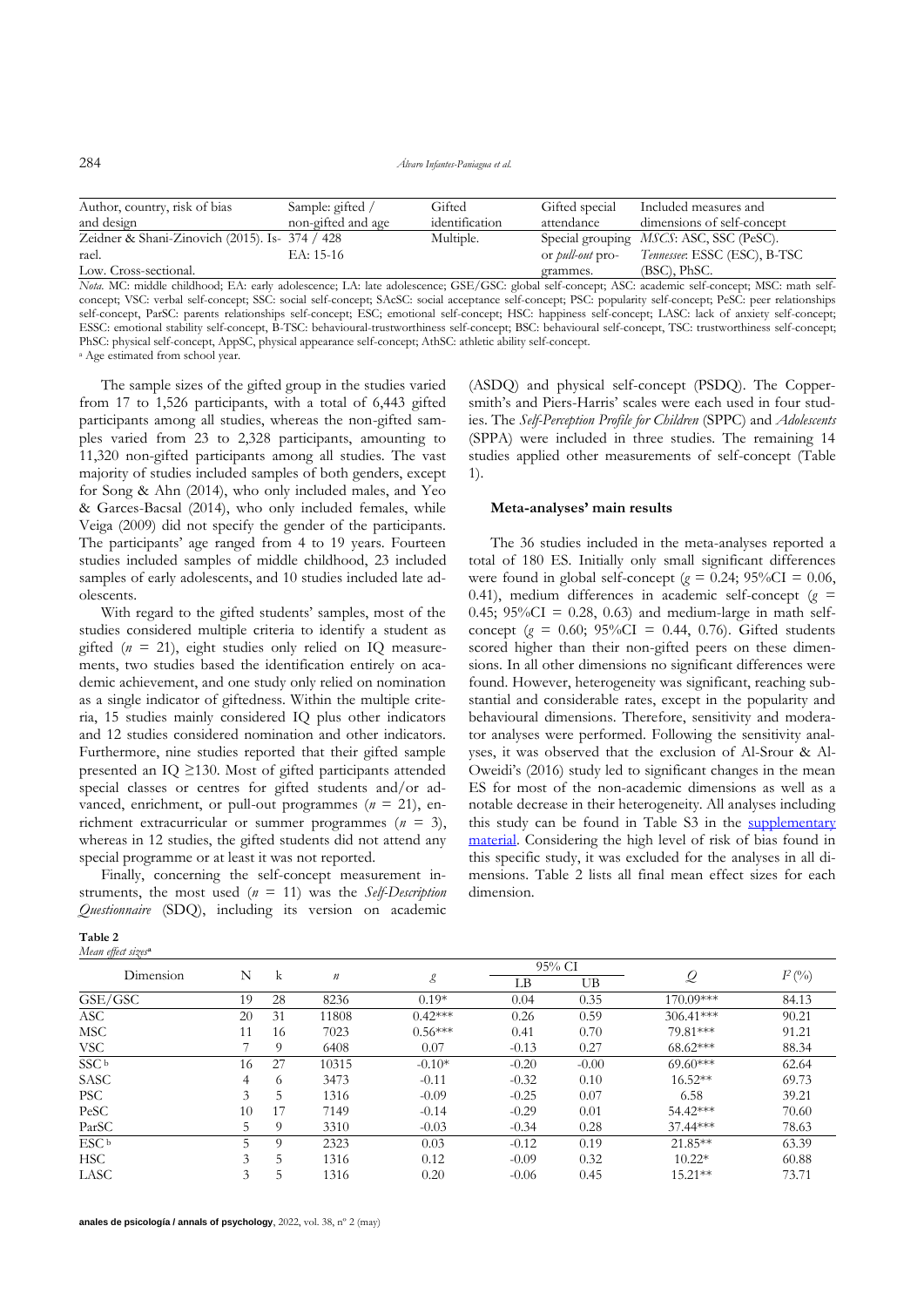| Dimension         | N |    |                  |            | 95% CI  |         |           |             |
|-------------------|---|----|------------------|------------|---------|---------|-----------|-------------|
|                   |   | k  | $\boldsymbol{n}$ |            | LΒ      | UΒ      |           | $I^{2}$ (%) |
| <b>ESSC</b>       |   |    | 1007             | $-0.12$    | $-0.32$ | 0.09    | 6.53      | 54.09       |
| $B-TSCb$          |   | 13 | 2500             | $-0.02$    | $-0.16$ | 0.12    | $29.30**$ | 59.04       |
| <b>BSC</b>        |   | 10 | 2255             | 0.09       | $-0.01$ | 0.19    | 10.91     | 17.54       |
| TSC               |   | 2  | 245              | $-0.43$    | $-1.03$ | 0.17    | $8.52**$  | 78.99       |
| PhSC <sup>b</sup> |   |    | 5620             | $-0.23***$ | $-0.34$ | $-0.11$ | $37.70**$ | 57.56       |
| AppSC             |   | 15 | 4812             | $-0.22**$  | $-0.36$ | $-0.07$ | 38.76***  | 63.88       |
| AthSC             | 4 |    | 3246             | $-0.07$    | $-0.24$ | 0.09    | 7.88      | 36.52       |

*Note*. N: number of studies; k: number of samples; *g*: Hedges' *g*; CI: confidence interval; LB: lower bound; UB: upper bound; *Q* and *I 2* : heterogeneity statistics; ES: effect size. GSE/GSC: global self-concept; ASC: academic self-concept; MSC: math self-concept; VSC: verbal self-concept; SSC: social self-concept; SASC: social acceptance self-concept; PSC: popularity self-concept; PeSC: peer relationships self-concept, ParSC: parents relationships self-concept; ESC; emotional self-concept; HSC: happiness self-concept; LASC: lack of anxiety self-concept; ESSC: emotional stability self-concept, B-TSC: behaviouraltrustworthiness self-concept; BSC: behavioural self-concept, TSC: trustworthiness self-concept; PhSC: physical self-concept, AppSC: physical appearance self-concept; AthSC: athletic ability self-concept.

<sup>a</sup> Excluding Al-Srour & Al-Oweidi (2016). <sup>b</sup> Combined index.

 $*_{p}$  < .05.  $*_{p}$  < .01.  $*_{p}$  < .001.

#### **Results by dimension**

The final results for each dimension are presented hereinafter. Given the extension of the work, only the significant results of the moderator analyses by ANOVA (Table 3) and meta-regression (Figure 2) are reported; the rest are included in the [supplementary material](https://revistas.um.es/analesps/$$$call$$$/api/file/file-api/download-library-file?libraryFileId=9131&submissionId=461971) (Tables S4 and S5).

#### **Table 3** *Moderator analyses*a.

|              |                            |                |           | 95% CI  |      |               |           |                                                        |
|--------------|----------------------------|----------------|-----------|---------|------|---------------|-----------|--------------------------------------------------------|
| Dimension    | Moderators                 | k              | g         | LB      | UB   | $\mathcal{Q}$ | $I^2$ (%) | <b>ANOVA</b>                                           |
| GSE/GSC Bias |                            |                |           |         |      |               |           |                                                        |
|              | High                       | 8              | 0.14      | $-0.18$ | 0.45 | 41.01***      | 82.93     | $Q_B(2) = 14.40, p = .001;$<br>$R^2 = .450; Q_w(25) =$ |
|              | Low                        | 9              | $-0.07$   | $-0.23$ | 0.10 | 19.58*        | 59.14     | $103.67, p \le .001$                                   |
|              | Moderate                   | 11             | $0.49***$ | 0.25    | 0.72 | 43.08***      | 76.79     |                                                        |
|              | Geographical area          |                |           |         |      |               |           |                                                        |
|              | Asia                       | 7              | $-0.05$   | $-0.36$ | 0.26 | $17.45**$     | 65.61     | $Q_{\rm B}(3) = 9.61, p = .022; R^2$                   |
|              | USA-Canada                 | $\overline{2}$ | 0.20      | $-0.60$ | 1.01 | $9.35***$     | 89.30     | $= .220; Q_W(24) = 135.77,$                            |
|              | Europe                     | 11             | $0.02\,$  | $-0.20$ | 0.25 | 33.20***      | 69.88     | p < .001                                               |
|              | Middle East                | 8              | $0.55***$ | 0.25    | 0.84 | 75.78***      | 90.76     |                                                        |
| <b>ASC</b>   | Identification             |                |           |         |      |               |           |                                                        |
|              | Multiple                   | 24             | $0.44***$ | 0.30    | 0.58 | 101.79***     | 77.41     | $Q_{\rm B}(4) = 9.58, p = .048; R^2$                   |
|              | Achievement                | 2              | 0.42      | $-0.54$ | 1.38 | 37.76***      | 97.35     | $= .295; Q_W(26) = 220.73,$                            |
|              | IQ                         | 2              | 0.66      | $-2.26$ | 3.58 | 73.05***      | 98.63     | p < .001                                               |
|              | Nomination                 | 1              | $0.17**$  | 0.06    | 0.27 | 0.00          | 0.00      |                                                        |
|              | Others                     | 2              | 0.12      | $-0.73$ | 0.97 | $8.13**$      | 87.70     |                                                        |
|              | $\overline{\text{Bias}}$   |                |           |         |      |               |           | $Q_B(2) = 11.95$ , $p = .003$ ;                        |
|              | High                       | $\overline{4}$ | 0.46      | $-0.08$ | 1.00 | 22.43***      | 86.62     | $R^2 = .467; Q_W(28) =$                                |
|              | Low                        | 14             | $0.17*$   | 0.02    | 0.32 | 68.71***      | 81.08     | $175.23, p \leq .001$                                  |
|              | Moderate                   | 13             | $0.73***$ | 0.45    | 1.02 | 84.09***      | 85.73     |                                                        |
|              | Geographical area          |                |           |         |      |               |           |                                                        |
|              | Asia                       | 10             | 0.18      | $-0.11$ | 0.47 | 43.59***      | 79.35     | $Q_B(3) = 17.62, p = .001;$                            |
|              | USA-Canada                 | $\overline{2}$ | $0.91***$ | 0.66    | 1.15 | $2.367***$    | 57.76     | $R^2 = .335; Q_w(27) =$                                |
|              | Europe                     | 14             | $0.38***$ | 0.19    | 0.58 | $62.40***$    | 79.17     | $210.86, p \leq .001$                                  |
|              | Middle East                | 5              | $0.72**$  | 0.25    | 1.19 | 102.50***     | 96.10     |                                                        |
| <b>MSC</b>   | Origin / Geographical area |                |           |         |      |               |           | $Q_{\rm B}(1) = 18.70, p \le .001;$                    |
|              | Eastern / Asia             | 3              | $0.18**$  | 0.06    | 0.31 | 0.23          | 0.00      | $R^2 = .257; Q_w(14) =$                                |
|              | Western / Europe           | 13             | $0.64***$ | 0.47    | 0.80 | $61.91***$    | 80.62     | 62.14, $p < .001$                                      |
|              | Identification             |                |           |         |      |               |           |                                                        |
|              | Multiple                   | 7              | $0.65***$ | 0.42    | 0.89 | $31.64***$    | 81.04     | $Q_B(4) = 18.69, p = .001;$                            |
|              | Achievement                | $\mathbf{1}$   | $0.17*$   | 0.03    | 0.31 | 0.00          | 0.00      | $R^2 = .462; Q_w(11) =$                                |
|              | IQ                         | 5              | $0.73***$ | 0.40    | 1.05 | 14.19**       | 71.82     | 45.86, $p < .001$                                      |
|              | Nomination                 | $\mathbf{1}$   | $0.33***$ | 0.22    | 0.43 | 0.00          | 0.00      |                                                        |
|              | Others                     | $\overline{c}$ | 0.25      | $-0.05$ | 0.54 | 0.02          | 0.00      |                                                        |
|              | IQ > 130                   |                |           |         |      |               |           | $Q_{\rm B}(1) = 8.45, p = .004; R^2$                   |
|              | No                         | 7              | $0.52***$ | 0.36    | 0.69 | $17.24**$     | 65.19     | $= .552; Q_w(8) = 18.09, p$                            |
|              |                            |                |           |         |      |               |           |                                                        |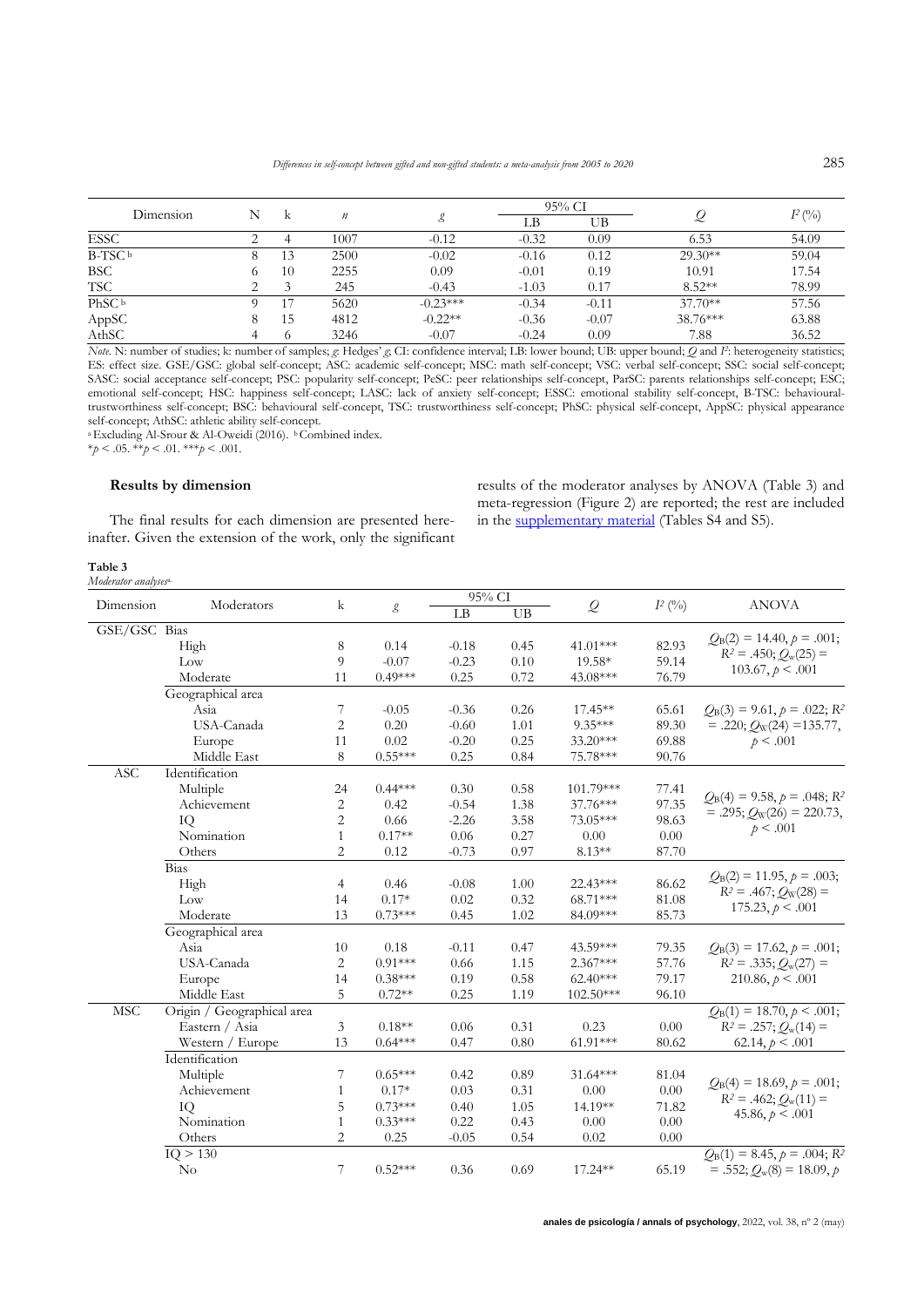286 *Álvaro Infantes-Paniagua et al.*

|                         |                            |                |                     | 95% CI   |         |               |           |                                                  |
|-------------------------|----------------------------|----------------|---------------------|----------|---------|---------------|-----------|--------------------------------------------------|
| Dimension               | Moderators                 | k              | $\mathcal{E}% _{0}$ | LB       | UB      | $\mathcal{Q}$ | $I^2$ (%) | <b>ANOVA</b>                                     |
|                         | Yes                        | 3              | $0.96***$           | 0.72     | 1.20    | 0.85          | 0.00      | $=.021$                                          |
|                         | Measure                    |                |                     |          |         |               |           | $Q_{\rm B}(1) = 5.14, p = .023; R^2$             |
|                         | Others                     | 7              | $0.79***$           | 0.48     | 1.10    | 27.05***      | 77.82     | $= .362; Q_w(14) = 55.35, p$                     |
|                         | <b>SDQ</b>                 | 9              | $0.40***$           | 0.27     | 0.54    | 28.30***      | 71.73     | $\leq .001$                                      |
| <b>VSC</b>              | Origin / Geographical area |                |                     |          |         |               |           | $Q_{\rm B}(1) = 7.46, p = .006; R^2$             |
|                         | Eastern / Asia             | 3              | $-0.25$             | $-0.54$  | 0.05    | 5.13          | 61.03     | $= .697; Q_w(7) = 25.35, p$                      |
|                         | Western / Europe           | 6              | $0.22**$            | 0.06     | 0.39    | 20.22**       | 75.27     | $=.001$                                          |
|                         | Age                        |                |                     |          |         |               |           | $Q_{\rm B}(1) = 28.43, p \leq .001;$             |
|                         | Adolescence                | 4              | $-0.26*$            | $-0.46$  | $-0.06$ | 5.78          | 48.07     | $R^2 = .956$ ; $Q_w(4) = 6.64$ , p               |
|                         | Childhood                  | $\overline{c}$ | $0.33***$           | 0.25     | 0.41    | 0.86          | 0.00      | $=.156$                                          |
|                         | Identification             |                |                     |          |         |               |           |                                                  |
|                         | Multiple                   | $\overline{4}$ | $0.32***$           | 0.23     | 0.42    | 1.61          | 0.00      |                                                  |
|                         | Nomination                 | 1              | $0.30***$           | 0.20     | 0.41    | $0.00\,$      | 0.00      | $Q_{\rm B}(4) = 54.85, p \le .001;$              |
|                         | Achievement                | 1              | $-0.18*$            | $-0.31$  | $-0.04$ | $0.00\,$      | $0.00\,$  | $R^2 = .964$ ; $Q_w(4) = 6.15$ , p               |
|                         | IQ                         | 1              | $-0.32*$            | $-0.61$  | $-0.04$ | $0.00\,$      | $0.00\,$  | $=.188$                                          |
|                         | Others                     | $\overline{c}$ | $-0.32$             | $-0.95$  | 0.32    | $4.54*$       | 77.98     |                                                  |
|                         | IQ > 130                   |                |                     |          |         |               |           | $Q_B(1) = 18.22, p \le .001;$                    |
|                         | N <sub>o</sub>             | 4              | $0.32***$           | 0.23     | 0.42    | 1.61          | $0.00\,$  | $R^2 = 1.088$ ; $Q_w(3) = 1.61$ ,                |
|                         | Yes                        | 1              | $-0.32*$            | $-0.61$  | $-0.04$ | 0.00          | 0.00      | $p = .656$                                       |
|                         | Special attendance         |                |                     |          |         |               |           | $Q_{B}(1) = 6.33, p = .012; R^2$                 |
|                         | No                         | $\mathbf{1}$   | $-0.32*$            | $-0.61$  | $-0.04$ | 0.00          | 0.00      | $= .185; Q_w(7) = 56.39, p$                      |
|                         | Yes                        | 8              | 0.12                | $-0.08$  | 0.32    | 56.39***      | 87.59     | < .001                                           |
|                         | Measure                    |                |                     |          |         |               |           | $Q_{\rm B}(1) = 6.33$ , $p = .012$ ; $R^2$       |
|                         | Others                     | $\mathbf{1}$   | $-0.32*$            | $-0.61$  | $-0.04$ | $0.00***$     | $0.00\,$  | $= .185; Q_w(7) = 56.39, p$                      |
|                         | <b>SDQ</b>                 | 8              | 0.12                | $-0.08$  | 0.32    | 56.39         | 87.59     | $\leq 0.001$                                     |
|                         | <b>Bias</b>                |                |                     |          |         |               |           |                                                  |
|                         |                            |                |                     |          |         |               |           | $Q_{\rm B}(2) = 8.51, p = .014; R^2$             |
|                         | High                       | 2              | $-0.32$             | $-0.95$  | 0.32    | $4.54*$       | 77.98     | $= .311; Q_w(6) = 47.75, p$                      |
|                         | Low                        | $\overline{4}$ | 0.03                | $-0.25$  | 0.31    | 43.03***      | 93.03     | < .001                                           |
|                         | Moderate                   | 3              | $0.38***$           | 0.25     | 0.50    | 0.18          | $0.00\,$  |                                                  |
| <b>SSCb</b>             | Identification             |                |                     |          |         |               |           |                                                  |
|                         | Multiple                   | 19             | $-0.17*$            | $-0.30$  | $-0.04$ | 45.23***      | 60.20     | $Q_B(4) = 12.72, p = .013;$                      |
|                         | Nomination                 | 1              | 0.04                | $-0.06$  | 0.15    | 0.00          | $0.00\,$  | $R^2 = .389; Q_w(22) =$                          |
|                         | Achievement                | $\mathbf{1}$   | $0.32*$             | 0.04     | 0.60    | $0.00\,$      | $0.00\,$  | 48.65, $p = .001$                                |
|                         | IQ                         | 4              | 0.03                | $-0.10$  | 0.15    | 3.24          | 7.26      |                                                  |
|                         | Others                     | $\overline{2}$ | $-0.09$             | $-0.39$  | 0.21    | 0.19          | 0.00      |                                                  |
|                         | Special attendance         |                |                     |          |         |               |           | $Q_B(1) = 7.77, p = .005; R^2$                   |
|                         | N <sub>o</sub>             | 9              | 0.06                | $-0.07$  | 0.19    | 12.32         | 35.08     | $= .178; Q_w(23) = 56.71, p$                     |
|                         | Yes                        | 16             | $-0.20**$           | $-0.32$  | $-0.07$ | 44.39***      | 66.21     | $=.003$                                          |
| PeSC                    | Origin                     |                |                     |          |         |               |           | $Q_{\rm B}(1) = 6.82, p = .009; R^2$             |
|                         | Eastern                    | 8              | $-0.31***$          | $-0.48$  | $-0.13$ | 11.61         | 39.73     | $= .590; Q_w(15) = 30.76, p$                     |
|                         | Western                    | 9              | 0.01                | $-0.15$  | 0.18    | 19.14*        | 58.21     | $=.009$                                          |
|                         | Identification             |                |                     |          |         |               |           |                                                  |
|                         | Multiple                   | 12             | $-0.16$             | $-0.36$  | 0.03    | 34.76***      | 68.36     | $Q_B(4) = 16.18, p = .003;$                      |
|                         | Achievement                | 1              | $0.32*$             | 0.04     | 0.60    | 0.00          | 0.00      | $R^2 = .405; Q_w(12) =$                          |
|                         | IQ                         | $\mathbf{1}$   | $-0.42$             | $-1.00$  | 0.15    | $0.00\,$      | $0.00\,$  | $34.86, p \leq .001$                             |
|                         | Nomination                 | $\mathbf{1}$   | 0.05                | $-0.06$  | 0.15    | $0.00\,$      | 0.00      |                                                  |
|                         | Others                     | $\overline{c}$ | $-0.36*$            | $-0.66$  | $-0.06$ | 0.10          | 0.00      |                                                  |
| ParSC                   | Geographical area          |                |                     |          |         |               |           | $Q_B(2) = 21.17, p < .001;$                      |
|                         | Asia                       | 6              | 0.22                | $-0.09$  | 0.53    | 10.12         | 50.57     | $R^2 = .784$ ; $Q_w(6) = 12.36$ ,                |
|                         | USA-Canada                 | $\mathbf{1}$   | $-1.22***$          | $-1.75$  | $-0.69$ | $0.00\,$      | 0.00      | $p = .054$                                       |
|                         | Europe                     | 2              | $-0.09$             | $-0.49$  | 0.31    | 2.25          | 55.47     |                                                  |
| <b>ESC</b> <sup>b</sup> | Measure                    |                |                     |          |         |               |           | $Q_B(2) = 17.48, p < .001;$                      |
|                         | Others                     | 2              | $-0.25***$          | $-0.39$  | $-0.11$ | 0.62          | $0.00\,$  | $R^2 = 1.118$ ; $Q_w(6) = 4.37$ ,                |
|                         | Piers-Harris               | 5              | $0.12*$             | 0.01     | 0.23    | 3.53          | 0.00      |                                                  |
|                         | <b>SDQ</b>                 | $\overline{2}$ | 0.15                | $-0.15$  | 0.45    | 0.22          | 0.00      | $p = .627$                                       |
| <b>HSC</b>              | Identification             |                |                     |          |         |               |           | $Q_{\rm B}(1) = 4.62$ , p = .032; R <sup>2</sup> |
|                         | Multiple                   | $\overline{4}$ | 0.01                | $-0.15$  | 0.17    | 4.21          | 28.75     | $= .806; Q_w(3) = 4.21, p =$                     |
|                         | Others                     | $\mathbf{1}$   | $0.36*$             | $0.08\,$ | 0.65    | 0.00          | 0.00      | .240                                             |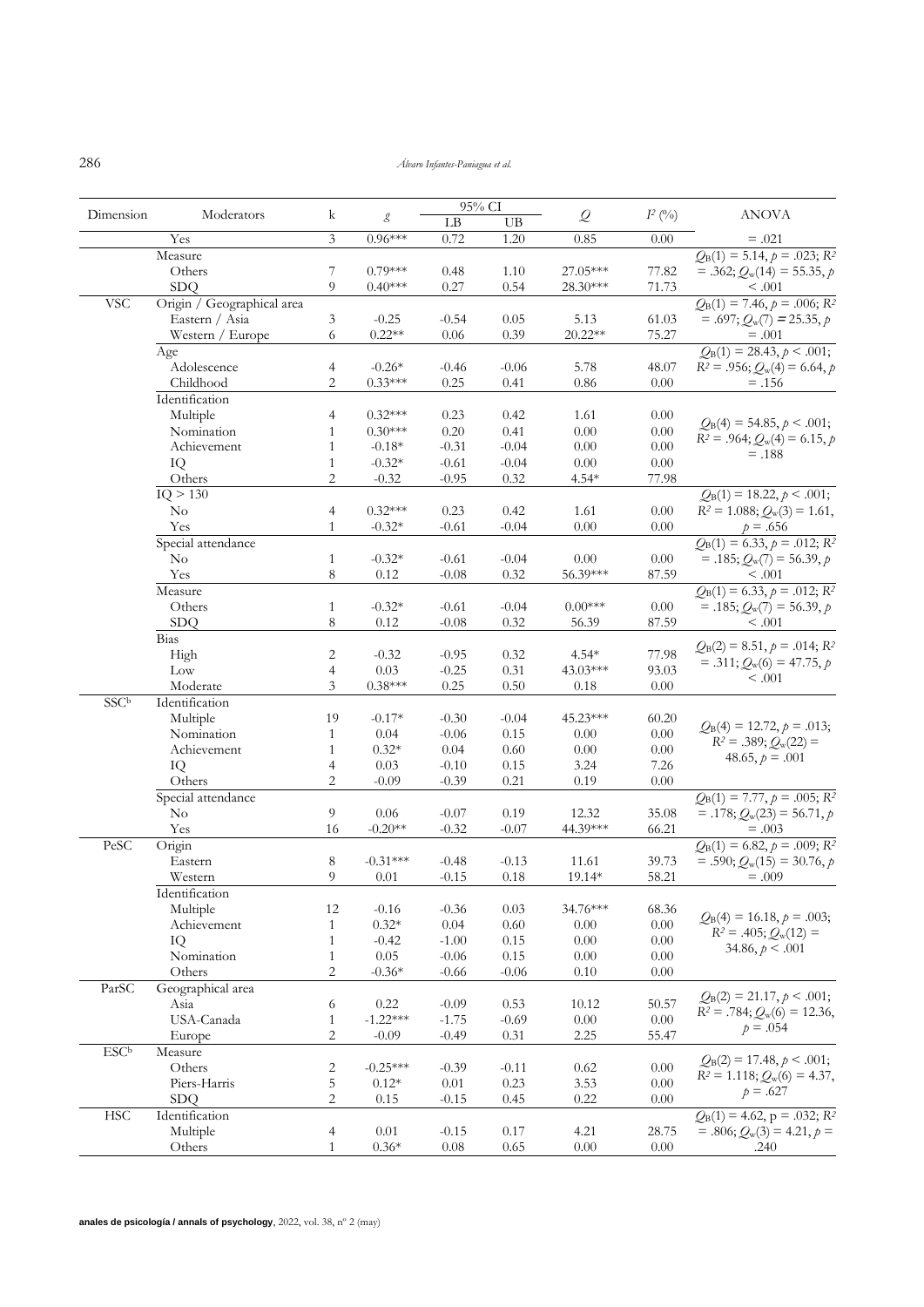|                    |                    |                |            | 95% CI                 |          |              |           |                                                              |
|--------------------|--------------------|----------------|------------|------------------------|----------|--------------|-----------|--------------------------------------------------------------|
| Dimension          | Moderators         | k              | g          | $\mathbf{L}\mathbf{B}$ | UB       | $\mathcal Q$ | $I^2$ (%) | <b>ANOVA</b>                                                 |
|                    | Special attendance |                |            |                        |          |              |           | $Q_B(1) = 7.67$ , $p = .006$ ; R <sup>2</sup>                |
|                    | No                 | 3              | $0.34**$   | 0.11                   | 0.57     | 0.11         | 0.00      | $= 1.232; Q_w(3) = 1.55, p$                                  |
|                    | Yes                | $\overline{2}$ | $-0.05$    | $-0.20$                | 0.11     | 1.45         | 30.88     | $=.670$                                                      |
|                    | Bias               |                |            |                        |          |              |           | $Q_{\rm B}(1) = 7.67, p = .006; R^2$                         |
|                    | Low                | $\sqrt{2}$     | $-0.05$    | $-0.20$                | 0.11     | 1.45         | 30.88     | $= 1.232; Q_w(3) = 1.55, p$                                  |
|                    | Moderate           | 3              | $0.34**$   | 0.11                   | 0.57     | 0.11         | 0.00      | $=.670$                                                      |
| LASC               | Identification     |                |            |                        |          |              |           | $Q_{\rm B}(1) = 7.88, p = .005; R^2$                         |
|                    | Multiple           | $\overline{4}$ | $0.29**$   | 0.09                   | 0.50     | 5.83         | 48.54     | $= .748; Q_w(3) = 5.83, p =$                                 |
|                    | Others             | $\mathbf{1}$   | $-0.20$    | $-0.48$                | 0.08     | 0.00         | 0.00      | .120                                                         |
| B-TSC <sup>b</sup> | Identification     |                |            |                        |          |              |           |                                                              |
|                    | Multiple           | 9              | $0.13**$   | 0.04                   | 0.22     | 8.07         | 0.86      | $Q_B(2) = 20.43, p \leq .001;$                               |
|                    | IQ                 | $\mathbf{1}$   | $-1.16***$ | $-1.78$                | $-0.54$  | $0.00\,$     | 0.00      | $R^2 = 1.072$ ; $Q_w(10) =$                                  |
|                    | Others             | 3              | $-0.13$    | $-0.33$                | 0.08     | 0.74         | 0.00      | $8.81, p = .550$                                             |
| <b>TSC</b>         | Geographical area  |                |            |                        |          |              |           | $Q_{\rm B}(2) = 8.78, p = .003; R^2$                         |
|                    | Asia               | $\overline{2}$ | $-0.13$    | $-0.42$                | 0.17     | 0.74         | 0.00      | $= 1.034; Q_w(1) = 0.741, p$                                 |
|                    | Europe             | $\mathbf{1}$   | $-1.16***$ | $-1.78$                | $-0.54$  | 0.00         | 0.00      | $=.389$                                                      |
| PhSCb              | Origin             |                |            |                        |          |              |           | $Q_{\rm B}(1) = 26.16, p \le .001;$                          |
|                    | Eastern            | 12             | $-0.34***$ | $-0.42$                | $-0.26$  | 9.51         | 0.00      | $R^2 = 1.16$ ; $Q_w(15) =$                                   |
|                    | Western            | 5              | $-0.01$    | $-0.11$                | 0.08     | 2.03         | 0.00      | 11.53, $p = .714$                                            |
|                    | Geographical area  |                |            |                        |          |              |           |                                                              |
|                    | Asia               | 7              | $-0.20*$   | $-0.36$                | $-0.03$  | 3.86         | 0.00      | $Q_B(2) = 30.26, p \le .001;$                                |
|                    | Europe             | 5              | $-0.01$    | $-0.11$                | $0.08\,$ | 2.03         | 0.00      | $R^2 = .685$ ; $Q_w(14) = 7.43$ ,                            |
|                    | Middle East        | 5              | $-0.39**$  | $-0.48$                | $-0.30$  | 1.54         | 0.00      | $p = .916$                                                   |
|                    | Age                |                |            |                        |          |              |           | $Q_B(1) = 19.38$ , p < .001;                                 |
|                    | Adolescence        | 13             | $-0.32***$ | $-0.41$                | $-0.23$  | 13.94        | 13.94     | $R^2 = 1.02$ ; $Q_w(15) =$                                   |
|                    | Childhood          | $\overline{4}$ | $-0.02$    | $-0.12$                | $0.08\,$ | 0.64         | 0.00      | 14.59, $p = .481$                                            |
|                    | Identification     |                |            |                        |          |              |           |                                                              |
|                    | Multiple           | 13             | $-0.27***$ | $-0.38$                | $-0.15$  | 18.15        | 33.90     | $Q_B(2) = 11.89, p = .003;$                                  |
|                    | Nomination         | $\mathbf{1}$   | $-0.03$    | $-0.13$                | 0.07     | $0.00\,$     | 0.00      | $R^2 = 0.775$ ; $Q_w(14) =$                                  |
|                    | Others             | 3              | $-0.32**$  | $-0.52$                | $-0.12$  | 0.72         | 0.00      | $18.87, p = .170$                                            |
|                    | Measure            |                |            |                        |          |              |           |                                                              |
|                    | Others             | 6              | $-0.30***$ | $-0.43$                | $-0.18$  | 4.24         | 0.00      | $Q_B(3) = 15.12, p = .002;$                                  |
|                    | Piers-Harris       | 5              | $-0.34***$ | $-0.51$                | $-0.18$  | $7.10\,$     | 43.62     | $R^2 = 0.526$ ; $Q_w(13) =$                                  |
|                    | <b>SDQ</b>         | 4              | $-0.06$    | $-0.16$                | 0.03     | 2.15         | 0.00      | 14.04, $p = .371$                                            |
|                    | SPPC/SPPA          | $\overline{2}$ | 0.16       | $-0.33$                | 0.66     | 0.56         | 0.00      |                                                              |
| AppSC              | Origin             |                |            |                        |          |              |           | $Q_{\rm B}(1) = 7.31, p = .007; R^2$                         |
|                    | Eastern            | 10             | $-0.37***$ | $-0.47$                | $-0.27$  | 9.13         | 1.44      | $= .738; Q_w(13) = 19.495,$                                  |
|                    | Western            | 5              | 0.12       | $-0.22$                | 0.46     | $10.36*$     | 61.40     | $p = .109$                                                   |
|                    | Geographical area  |                |            |                        |          |              |           |                                                              |
|                    | Asia               | 7              | $-0.25**$  | $-0.41$                | $-0.09$  | 5.92         | $0.00\,$  | $Q_{\rm B}(2) = 10.44, p = .005;$<br>$R^2 = .822; Q_w(12) =$ |
|                    | Europe             | 5              | 0.12       | $-0.22$                | 0.46     | $10.36*$     | 61.40     | $16.41, p = .173$                                            |
|                    | Middle East        | 3              | $-0.43***$ | $-0.55$                | $-0.31$  | 0.13         | $0.00\,$  |                                                              |
|                    | Age                |                |            |                        |          |              |           | $Q_B(1) = 4.22, p = .040; R^2$                               |
|                    | Adolescence        | 11             | $-0.28***$ | $-0.45$                | $-0.12$  | $23.04*$     | 56.60     | $= .552; Q_w(13) = 24.08, p$                                 |
|                    | Childhood          | $\overline{4}$ | $-0.08$    | $-0.18$                | $0.02\,$ | 1.04         | 0.00      | $=.030$                                                      |
|                    | Identification     |                |            |                        |          |              |           |                                                              |
|                    | Multiple           | 11             | $-0.15$    | $-0.35$                | 0.05     | 27.13**      | 63.14     | $Q_B(2) = 7.71, p = .021; R^2$                               |
|                    | Nomination         | $\mathbf{1}$   | $-0.09$    | $-0.20$                | 0.01     | $0.00\,$     | $0.00\,$  | $= .387; Q_w(12) = 27.19, p$<br>$=.007$                      |
|                    | Others             | $\mathfrak z$  | $-0.42***$ | $-0.62$                | $-0.21$  | $0.06\,$     | 0.00      |                                                              |

*Note*. k: number of samples; *g*: Hedges' *g*; *IQ*: confidence interval; LB: lower bound; UB: upper bound; *Q* and *F*: heterogeneity statistics; *QB*: betweensubgroups heterogeneity test statistic;  $Q_w$ : statistic for the specification of the model;  $R^2$ : explained proportion of variance; GSE/GSC: global self-concept; ASC: academic self-concept; MSC: math self-concept; VSC: verbal self-concept; SSC: social self-concept; PeSC: peer relationships self-concept, ESC; emotional self-concept, HSC: happiness self-concept; LASC: lack of anxiety self-concept; B-TSC: behavioural-trustworthiness self-concept; PhSC: physical selfconcept; AppSC: physical appearance self-concept.

<sup>a</sup> Excluding Al-Srour & Al-Oweidi (2016). <sup>b</sup> Combined index.

\**p* < .05. \*\**p* < .01. \*\*\**p* < .001.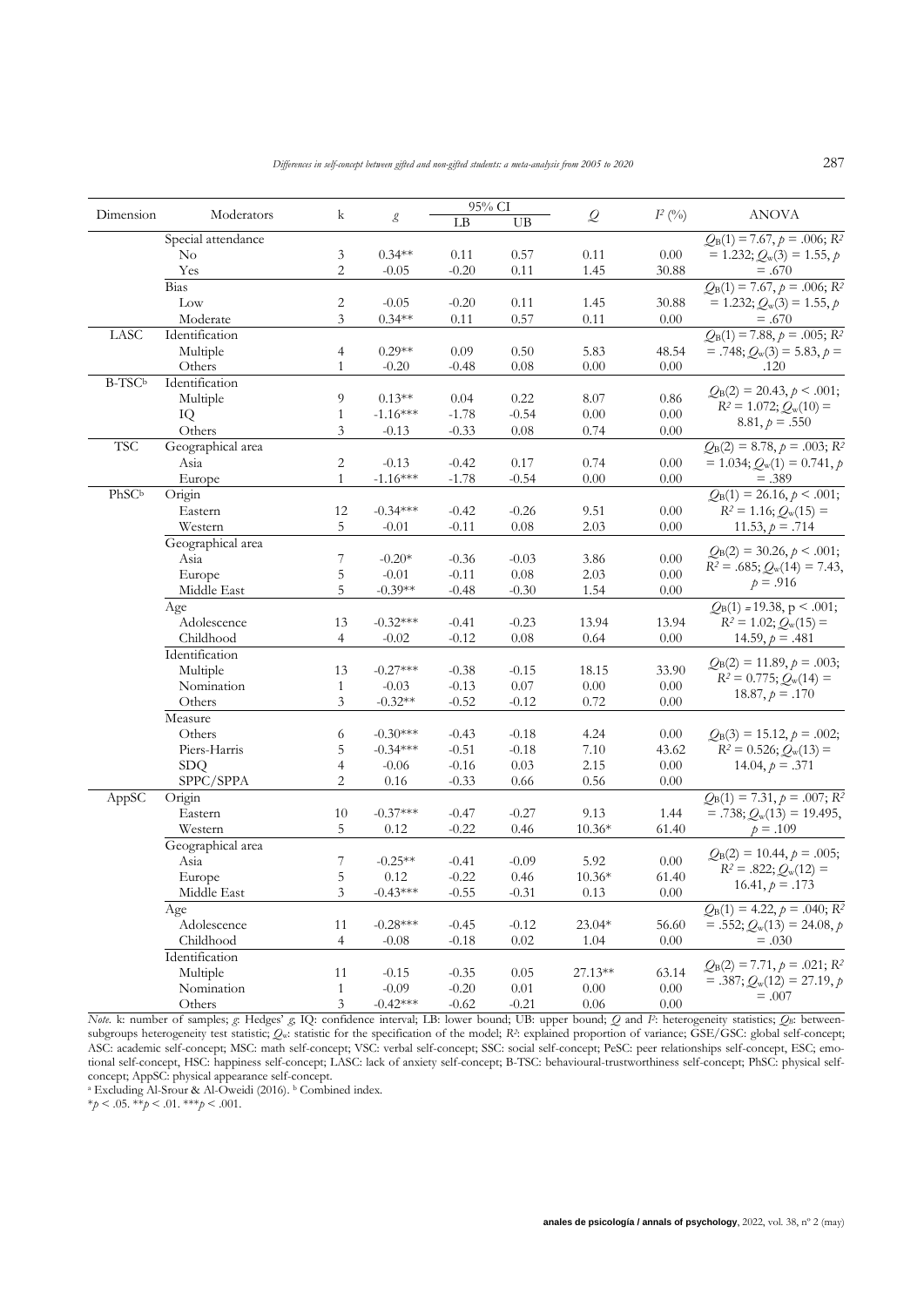#### **Global Self-Concept / Self-Esteem**

The 19 studies addressing global self-concept showed that gifted students scored significantly higher than nongifted students, with a small difference ( $g = 0.19$ ; 95%CI = 0.04, 0.35) however, and considerable heterogeneity  $(I^2 =$ 84.13%). The geographical area was found to be a significant moderator indicating that only the studies from the Middle East showed significant differences, although the model explained only 22% of the variance of the ES. On the other hand, the risk of methodological bias also proved to be a significant moderator, with differences only among studies of moderate quality, with this model accounting for 45% of the variance.

#### **Academic Self-Concept**

Academic self-concept was analysed by 20 studies showing moderate differences in favour of gifted students and considerable heterogeneity. Moderators explaining this heterogeneity included risk of bias, showing significant differences only between low and medium risk studies; geographical area, indicating that studies from Asia did not show differences between gifted and non-gifted students; and method of identification, where gifted students showed higher levels when the selection criteria were multiple or nomination, although the latter case only had a very small ES sample.

The differences in math self-concept were also analysed with 11 studies and in verbal self-concept with seven studies, showing significant and medium-sized results only in the first of them and in favour of gifted students, although in both cases heterogeneity was considerable. Among the moderators were the origin of the studies, the methods of identification and the self-concept measurement instrument. From the three of them, identification methods reported a higher percentage of variance in both dimensions (46.2% in math and 96.4% in verbal). In math self-concept, gifted students scored higher in all subgroups except those identified by "other procedures"; the differences were medium-large for those identified by an IQ test. Similarly, in verbal, all subgroups showed significant results except for samples identified by other procedures, although those based on IQ or nomination showed lower levels among gifted students with small ES. As for the measurement instruments as a moderator in math self-concept, although the differences were significant in all cases, they were smaller among those who used the SDQ compared to other instruments. On the other hand, in verbal self-concept the differences were not significant in the SDQ subgroup. Finally, among those samples reporting IQ, the cut-off point of 130 also moderated these differences, with much higher scores in math self-concept among those gifted students above this cut-off point; in the case of verbal, however, the model saturated due to the low number of studies in the subgroups  $(R^2 > 1)$ .

In verbal self-concept, in addition to the above, age by category significantly moderated the mean ES, with gifted students scoring higher in childhood and lower in adolescence and explaining a large part of the model (95.6%). Other moderators were participation in special grouping, although only one sample did not participate in special grouping, and risk of bias (Table 3).

#### **Social Self-Concept**

The 16 studies that included some measure of social selfconcept reported significantly lower levels among gifted students, although the differences were very small and there was substantial heterogeneity. Within the social dimension, other subdimensions addressed were social acceptance, popularity, relationship with peers, and relationship with parents; in none of these did gifted students differ from non-gifted (*p* > .05), although only in the case of popularity heterogeneity was not significant.

Among the possible moderators, identification procedures explained 38.9% and 40.5% of the variance in social self-concept and peer self-concept respectively. Those gifted students identified by multiple criteria only had significant scores on social self-concept, with slightly lower levels among gifted students; while on peer self-concept only those gifted students identified by other procedures scored significantly lower and those identified by achievement scored significantly higher, although the number of samples in each subgroup was very low. On the other hand, participation in special groups also moderated social self-concept, showing that those gifted students in special groups had lower levels of social self-concept than non-gifted students, explaining only 17.8% of the variance. Finally, with regard to geographical area as a moderator, it was found that only gifted students from Eastern countries scored lower than non-gifted on self-concept in peer relations. Although this moderator was also significant for self-concept in the relationship with parents, only the gifted students from the single sample from the USA scored significantly lower than their non-gifted peers.

#### **Emotional Self-Concept**

Five studies were able to address differences in emotional self-concept. No differences were found between gifted and non-gifted students on the overall index, nor on the selfconcept subdimensions of happiness, lack of anxiety and emotional stability. Heterogeneity was moderate-substantial, except for emotional stability, where it was not significant.

On the overall emotional self-concept index, the measuring instrument was the only significant moderator, indicating that there were no differences between gifted and non-gifted students in those studies that used the SDQ to measure this dimension, while gifted students scored slightly higher on the Piers-Harris scale and lower when other instruments were used. However, the ANOVA model saturated due to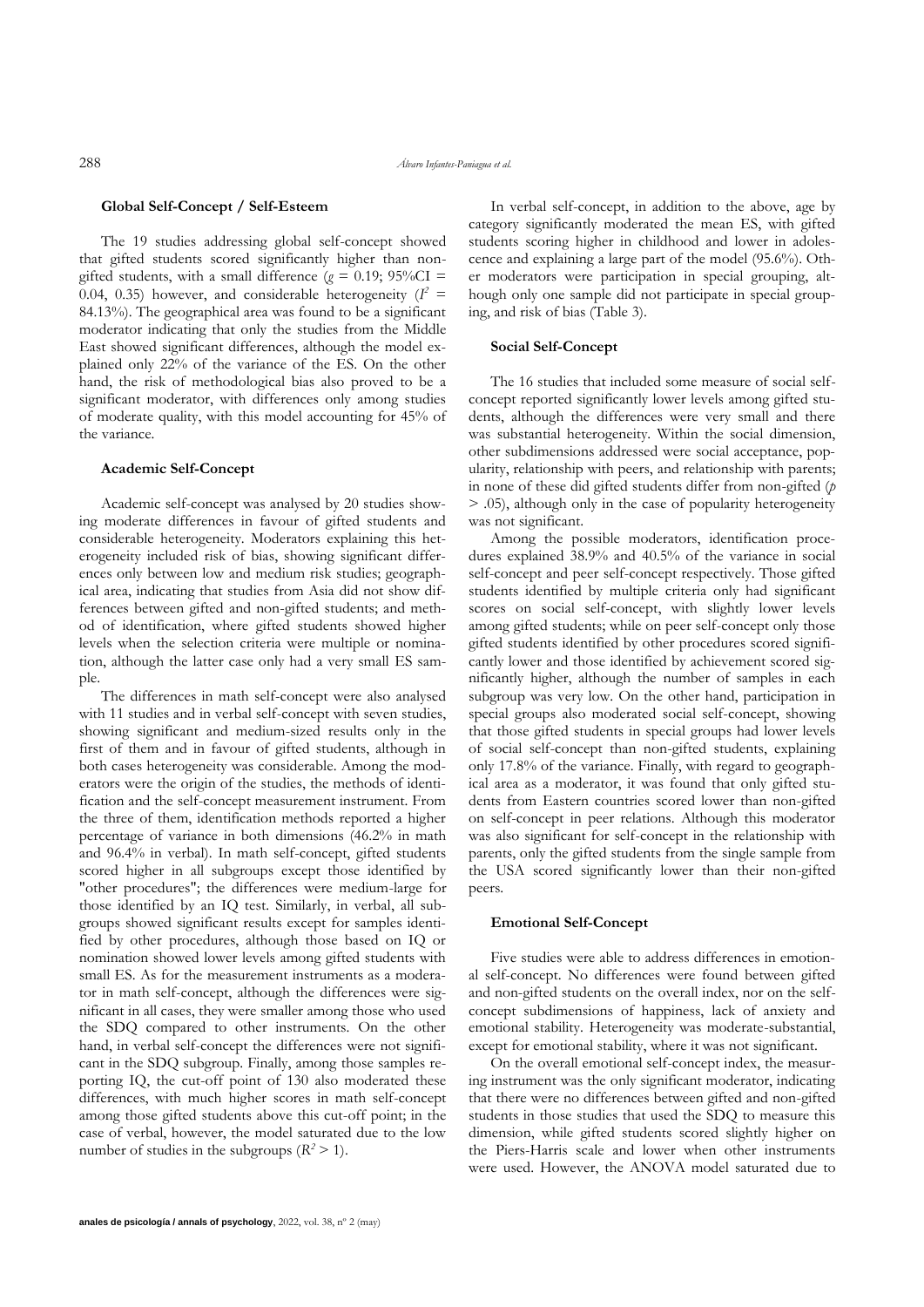the low number of studies of the subgroups. With regard to self-concept in happiness and lack of anxiety, small differences were found between those identified by multiple criteria and those identified by other criteria; however, the low number of studies does not allow us to corroborate this moderator with certainty. Finally, on self-concept in happiness, significantly higher levels were found only among those gifted students who did not attend a special group and in those studies with moderate risk of bias.

#### **Behavioural Self-Concept**

The combined behavioural and trustworthiness selfconcept index, consisting of eight studies, did not show any significant differences between gifted and non-gifted students. Neither did the behavioural and trustworthiness subdimensions independently. Significant levels of heterogeneity were found in the combined index and in trustworthiness self-concept.

In the first case, identification indexes were noted as a significant moderator, with small differences found only between those identified by multiple criteria and those by IQ as the only criterion. The differences were in favour of gifted students in the first case and in favour of non-gifted students in the latter, although the ANOVA model saturated. In the case of trustworthiness self-concept, geographical area seemed to moderate the differences, although the low number of studies by subgroups also led to saturation in the model.

#### **Physical Self-Concept**

The 17 studies addressing physical self-concept found that gifted students scored significantly lower than nongifted, although these differences were small. The results were similar for the physical appearance subdimension, while there were no differences in the athletic ability subdimension. Furthermore, only general physical self-concept and physical appearance self-concept showed significant and moderate heterogeneity.

In both physical self-concept and physical appearance self-concept, geographical area, age and identification criteria were significant moderators. Regarding the first of them, it was reported that only gifted students from Eastern countries scored lower on both indexes. As for the identification methods, in both cases the nomination-based subgroup showed smaller differences than the others, without really being significant. Furthermore, in self-concept in physical appearance it is noteworthy that only gifted students identified by criteria different than nomination or the use of multiple criteria scored lower than non-gifted students, with a small-to-moderate difference, while in general physical selfconcept this is also the case for those identified by multiple criteria. Finally, in physical self-concept the instruments moderated the differences, reporting significant results with the Piers-Harris scale and the subgroup composed of other instruments.

As indicated, age was also a moderating variable in both general physical self-concept and physical appearance, with significantly lower levels only among adolescent gifted students. In the case of the general physical self-concept index, meta-regression analyses (Table S5) corroborated that age was a moderating variable, this being the only correctly specified model (intercept = .247 ( $p = .261$ ),  $b_i = -.035$  ( $p = .024$ ),  $Q_{\rm R}(1) = 5.11$  ( $p = .024$ ),  $Q_{\rm E}(15) = 20.31$  ( $p = .160$ ),  $R^2 = .67$ ) and showing how the differences become larger as the samples are older, and how gifted students score increasingly lower in comparison with non-gifted (Figure 2).

**Figure 2**

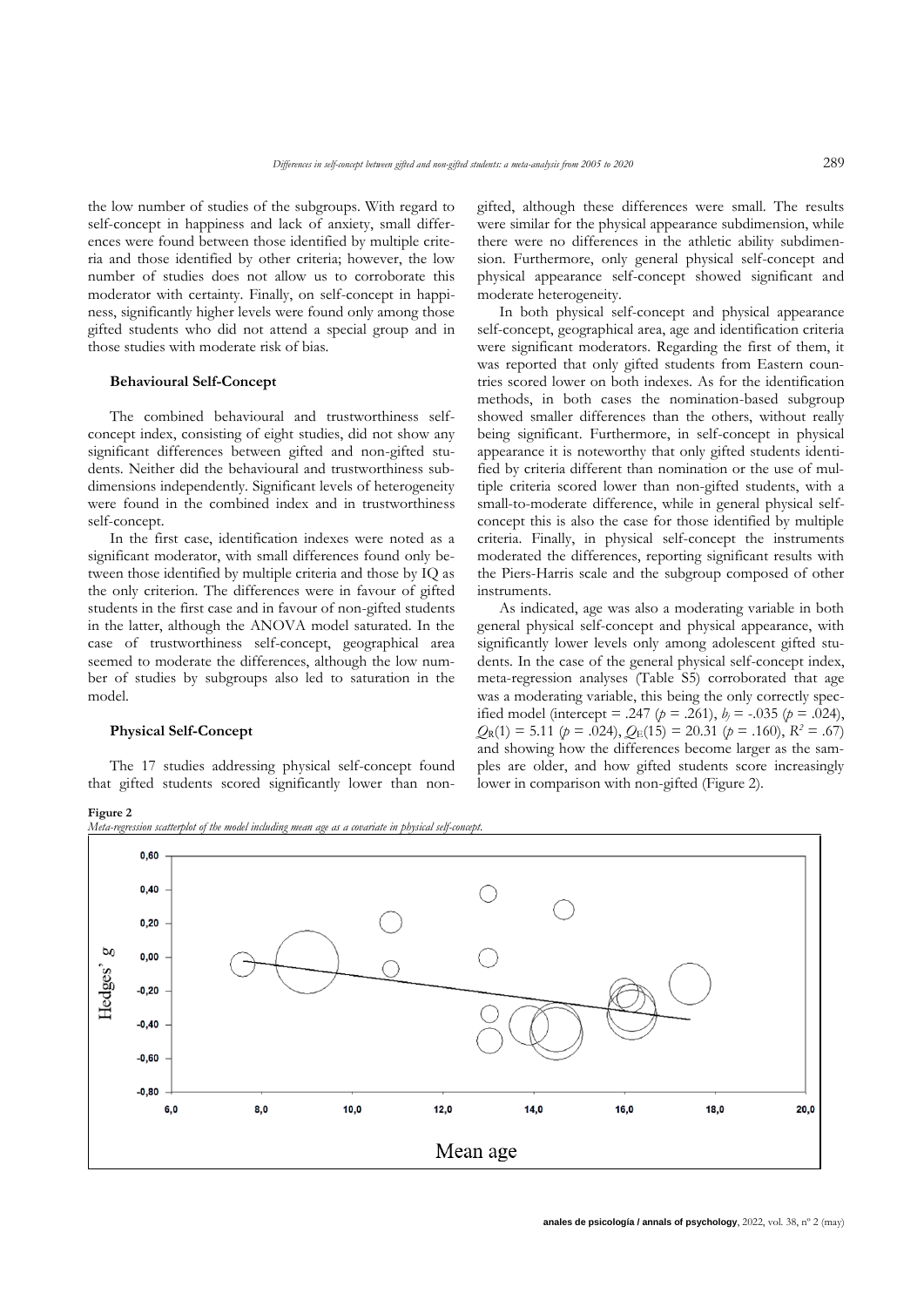#### **Risk of Bias**

After performing Egger's test on each of the dimensions (Table S6), it was found that the results of the math, social acceptance, emotional stability, behavioural-trustworthiness, and behavioural dimensions may present publication bias (*p* < .10). However, for the math and behaviouraltrustworthiness dimensions, the trim and fill method did not impute new ES, so publication bias was not confirmed for these dimensions. On the contrary, for the dimensions of social acceptance ( $g = 0.05$ ; 95%CI = -0.20, 0.29), emotional stability ( $g = -0.25$ ; 95%CI = -0.47, -0.02) and behavioural (*g*  $= 0.11$ ; 95%CI = -0.01, 0.23) publication bias was confirmed after the imputation of two new values and the adjustment of the mean values, so these results should be considered with caution.

#### **Discussion**

The present meta-analysis has focused on differences in selfconcept between gifted and non-gifted students as well as the identification of possible moderators of these differences. This paper builds on previous meta-analyses (Hoge & Renzulli, 1993; Litster & Roberts, 2011), offering an analysis of 36 new studies published since 2005, in search of a deeper look into the results by analysing subdimensions of selfconcept and including risk of bias analyses. Consistent with these earlier studies, the results showed that gifted students had higher levels of global and academic self-concept and lower levels of physical self-concept compared to their nongifted peers. However, contrary to previous meta-analyses, the results have shown lower levels in the social domain among gifted students, especially in those groups where gifted students attended specific centres or groups, although the differences were small, and there were no differences in behavioural self-concept.

This study has also addressed behaviouraltrustworthiness self-concept and emotional self-concept, indexes which were not included in previous meta-analyses. In none of the cases were significant results found, neither in the combined indexes nor in the individual indexes; however, the results are based on a low number of samples (*n* < 10) and therefore they cannot be considered conclusive. The results of the significant differences are discussed below.

With regard to the academic dimension, math selfconcept showed the largest difference between gifted and non-gifted students, followed by academic self-concept, and no differences were found in verbal self-concept. These results seem consistent with the Internal/External Model (Möller et al, 2016), although it is important to point out that academic achievement in math and verbal areas has not been addressed in this meta-analysis, which would be a requirement to be able to confirm this model. Despite this, a previous study already indicated a more pronounced effect of the Internal/External Model among gifted students compared to non-gifted, suggesting that intelligence may be moderating the effect (Steinmayr & Spinath, 2015). The moderating role of  $IQ \geq 130$  in math and verbal self-concept highlighted in this meta-analysis supports this idea, although in the case of verbal self-concept the subgroup above the IQ cut-off point was only composed of one study, so the evidence is limited.

As for the social dimension, in general the gifted students were significantly lower on the combined index, although the difference was negligible. According to moderator analyses, there were differences only among those who participated in special programmes for gifted students. This contrasts with evidence finding higher levels of social selfconcept in gifted students who participate in such programmes (Lee et al., 2012a). However, decreases in this dimension have also been found when students have been in special programmes or groups for some time, reaching lower rates than non-gifted students or gifted students in heterogeneous groups (Preckel & Brüll, 2008; Vogl & Preckel, 2014), suggesting that habituation or competitiveness in achievement could be the causes. There are no specific differences in perceived popularity and social acceptance between gifted and non-gifted students. Such discrepancies between social dimensions have been reported in previous studies, where there were mainly two profiles of gifted students when describing themselves: those with a strong sense of difference, and those who showed a desire to sympathise with others (Villatte et al., 2014).

Regarding the physical dimension, the difference in physical self-concept is larger than that found by Hoge & Renzulli (1993) and the difference in self-concept of physical appearance is larger than that found by Litster & Roberts (2011), whereas there was no difference in self-concept in athletic ability. According to Cohen's (1988) criteria, these are small differences. In fact, it was stated that gifted students were not at significant risk of problems with their physical self-concept (Litster & Roberts, 2011). However, these authors warned that these lower physical perceptions "may limit the activities in which gifted students choose to participate" (p. 137). This is an important issue, as healthy levels of physical activity are associated with psychological well-being through their positive relationship with physical self-concept (Babic et al., 2014), one of the most important dimensions for global self-concept in adolescents (Baudson et al., 2016).

Previous research has already indicated that gifted students who participate in sports show better levels of physical self-concept, especially in athletic ability, than gifted students who do not participate (Rinn & Wininger, 2007). One might wonder whether gifted students show lower levels of physical activity or fitness than non-gifted students, but the scarce literature about the topic denies this suggestion (Hormázabal-Peralta et al., 2018). In fact, one of the included studies (Song & Ahn, 2014) showed that gifted students, despite having higher objective levels of physical activity and fitness, had similar levels on the different subdimensions of the physical self-concept to non-gifted students. All this seems to confirm that gifted students show a generally lower physi-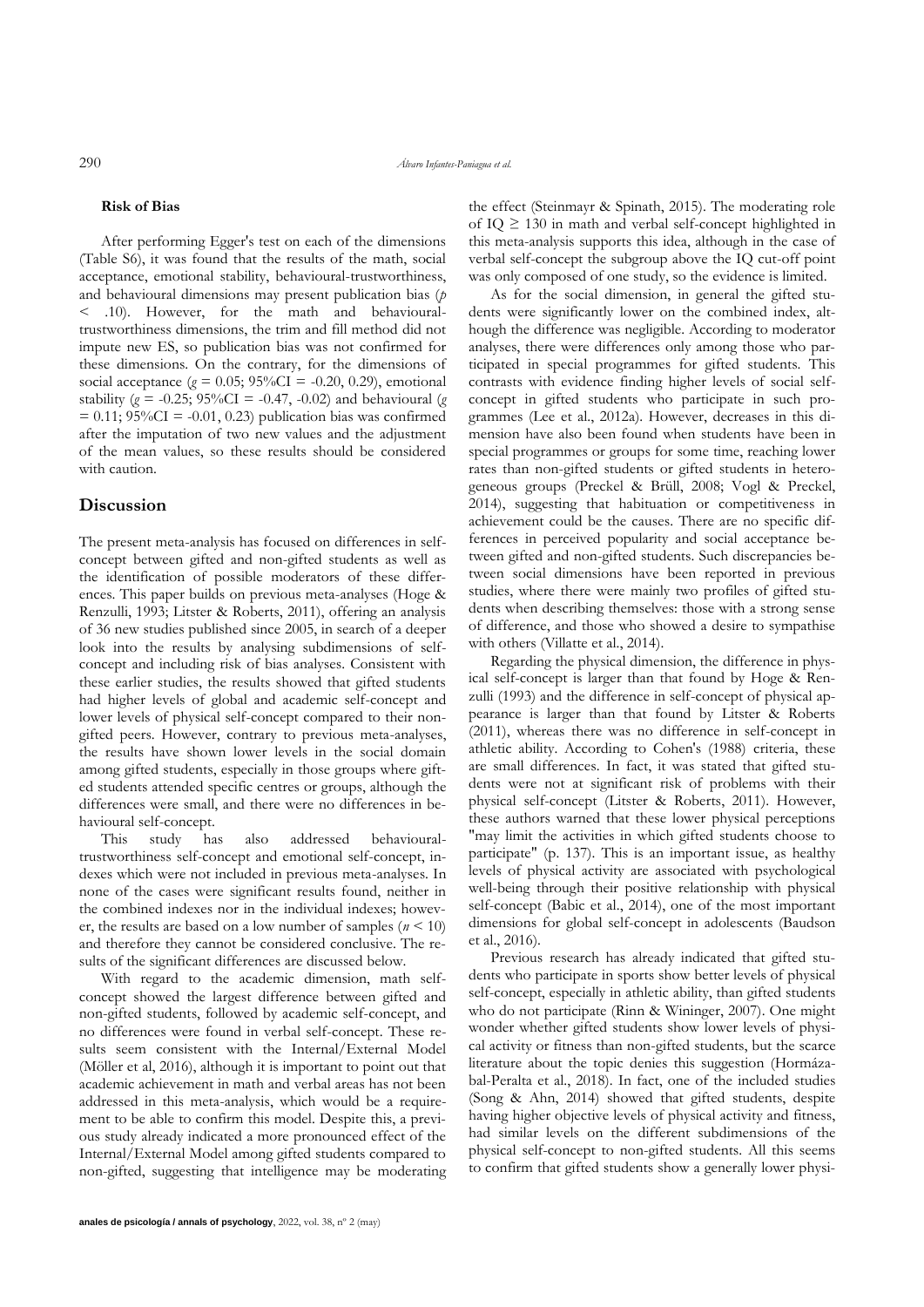cal self-concept than non-gifted students, regardless of their levels of physical activity and fitness. However, as discussed in the previous meta-analysis, why does the positive trend in academic self-concept not transfer to physical self-concept? As suggested by Song and Ahn (2016) and Baudson (2016), the Generalised Internal/External Model could explain such inconsistencies (Möller et al., 2016) through the positive effect of academic achievement on academic self-concept and its negative effect on physical self-concept. However, this cannot be proven with the current results of this metaanalysis as it refers to intra-individual differences and not to group mean differences. Furthermore, it would be necessary to consider actual performances.

The answer to the question may be determined by moderators. On the one hand, the differences were only smaller among gifted students when Eastern countries were considered. Consistently, research has found cultural differences in adolescent athletes' self-concept of physical appearance, with lower levels among Eastern samples (Asghar et al., 2013), as well as lower levels on other dimensions among Eastern gifted students compared to Western gifted students (Lee et al., 2012a). On the other hand, lower levels of physical appearance self-concept were found among gifted students in adolescence, but not in childhood, and in fact, meta-regression analyses were able to corroborate how as the samples get older gifted students have lower physical self-concept scores than non-gifted, explaining 67% of the variance. As the individual grows older, self-concept evolves and changes, especially during adolescence, where some gender differences can be found which that are consistent with gender stereotypes (Van Zanden et al., 2015). Similarly, intellectual ability might entail some differences in self-concept development linked to stereotypes. Gifted students are a population surrounded by myths that still remain in the cultural heritage (Baudson, 2016). In fact, they have been seen as physically weak and "unattractive nerds" by their peers (Rudowicz, 2007). It has even been found that teachers are more likely to describe an imagined gifted student as having a non-athletic complexion than a standard or athletic complexion (Carman, 2011). Taking stereotypical views of giftedness into consideration may lead gifted students to over-identify with their area of talent (Cross, 2005), so that these individuals might end up perceiving their appearance as described through these stereotypes, leading to a more devalued physical self-concept.

Finally, it is worth pointing out that in most dimensions the gifted students' identification criteria have emerged as a significant moderator, yet without a clear pattern. In several dimensions their effect appears to be consistent with the results of Litster & Roberts (2011), reporting larger differences in those where different methods of identification were employed. However, in most cases the nomination subgroups, IQ-only or achievement-only, were based on a single study, so the results are inconclusive. Despite this, there are metaanalyses (Acar et al., 2016; Hodges et al., 2018) showing how different identification methods recognise different types of gifted students. These results could therefore be indicative of heterogeneity among gifted students caused by the use of different identification procedures.

#### **Limitations**

The main limitation was the impossibility of accessing the necessary data for meta-analysis of some of the identified studies. Furthermore, the low number of studies in many of the subgroups, as evidenced by the saturation of the models in the moderator analyses, and the significant levels of heterogeneity in the subgroups compromise the possibility of reaching conclusive results on many of the dimensions of self-concept. The reason may be the wide variety of identification procedures. Finally, nine studies were assessed with a high risk of bias due to lack of information on differences by gender or dimension, and the reliability, validity or uniformity of the measures used for the identification of gifted students (Table S2b); and a possible publication bias was detected in the dimensions of social acceptance, emotional and behavioural stability.

#### **Conclusions**

The results of the present meta-analysis corroborate the presence of higher levels of global and academic self-concept among gifted students that previous literature has already indicated. However, a review of the most recent research further echoes the difficulty in comparing between samples chosen using disparate criteria and from different geographical contexts in the study of self-concept in gifted students, which had already been suggested by previous reviews. In addition, it should be noted that there is little evidence addressing the physical dimension and a lack of research focused on the reasons that may explain the presence of lower levels in this dimension among gifted students. In this sense, the present study offers two important clues which help to understand this issue: age and culture. Therefore, it is necessary to investigate the role of social stereotypes and physical activity habits on the self-concept of gifted students, without neglecting the possible effects of dimensional comparisons proposed in previous research.

**Conflict of interest:** The authors of this article declare no conflict of interest.

**Financial support.-** The researcher Álvaro Infantes-Paniagua has received a pre-doctoral grant from the Spanish Ministry of Education, Culture and Sport (FPU16/00082). This source of funding has no implication in any of the methods and reports developed in this research.

**Acknowledgements.-** We would like to thank all the authors who have contributed to this work by providing the data required for its elaboration. On the other hand, the researcher Álvaro Infantes-Paniagua would like to acknowledge and thank that he has received a pre-doctoral grant from the Spanish Ministry of Education, Culture and Sport (FPU16/00082).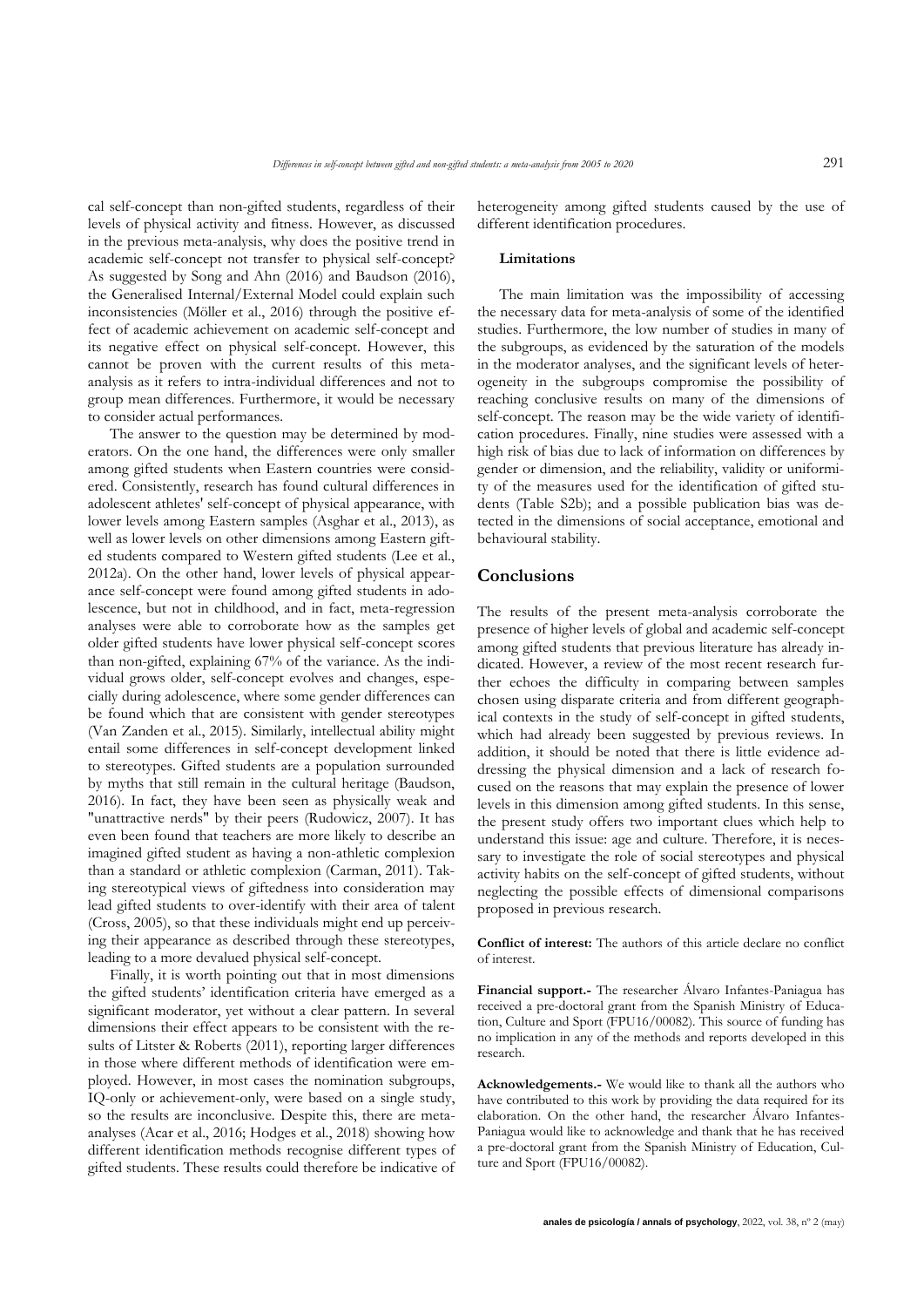## **References**

- References with an asterisk indicate studies included in the systematic review.
- Acar, S., Sen, S., & Cayirdag, N. (2016). Consistency of the performance and nonperformance methods in gifted identification: A multilevel meta-<br>analytic review. *Gifted Child Quarterly*, 60(2), 81-101. analytic review. *Gifted* https://doi.org/10.1177/0016986216634438
- Alabbasi, A. M. A., Ayoub, A. E. A., & Ziegler, A. O. (2020). Are gifted students more emotionally intelligent than their non-gifted peers? A meta-analysis. *High Ability Studies*, 1-29. https://doi.org/10.1080/13598139.2020.1770704
- \*Alesi, M., Rappo, G., & Pepi, A. (2015). Emotional profile and intellectual functioning: A comparison among children with borderline intellectual functioning, average intellectual functioning, and gifted intellectual functioning. *SAGE Open, 5*(3), 19-9. https://doi.org/10.1177/2158244015589995
- \*Al-Srour, N. H., & Al-Oweidi, A. M. (2016). Self-concept among gifted and non- gifted students and its relationship with gender variable in a Jordanian sample. *International Journal of Educational Sciences, 12*(1), 50–56. https://doi.org/10.1080/09751122.2016.11890412
- \*Amini, M. (2005). Identifying stressors and reactions to stressors in gifted and non-gifted students. *International Education Journal, 6*(2), 136-140. https://openjournals.library.sydney.edu.au/index.php/IEJ/article/view /6795
- Asghar, E., Wang, X., Linde, K., & Alfermann, D. (2013). Comparisons between Asian and German male adolescent athletes on goal orientation, physical self-concept, and competitive anxiety*. International Journal of Sport and Exercise Psychology, 11*(3), 229-243. http://dx.doi.org/10.1080/1612197X.2013.748999
- Babic, M. J., Morgan, P. J., Plotnikoff, R. C., Lonsdale, C., White, R. L., & Lubans, D. R. (2014). Physical activity and physical self-concept in youth: Systematic review and meta-analysis. *Sports Medicine, 44*(11), 1589-1601. https://doi.org/10.1007/s40279-014-0229-z
- Baudson, T. G. (2016). The mad genius stereotype: Still alive and well. *Frontiers in Psychology, 7*, 368. https://doi.org/10.3389/fpsyg.2016.00368
- Baudson, T. G., Weber, K. E., & Freund, P. A. (2016). More than only skin deep: Appearance self-concept predicts most of secondary school students' self-esteem. *Frontiers in Psychology, 7*, 1568. https://doi.org/10.3389/fpsyg.2016.01568
- Becker, B. J. (2000). Multivariate meta-analysis. In H. E. A. Tinsley, & S. D. Brown (Eds.), *Handbook of applied multivariate statistics and mathematical modeling* (pp. 499–525). San Diego: Elsevier. *modeling* (pp. 499–525). San Diego: Elsevier. https://doi.org/10.1016/B978-012691360-6/50018-5
- \*Benölken, R. (2015). Gender-and giftedness-specific differences in mathematical self-concepts, attributions and interests. *Procedia Social and Behavioral Sciences, 174*(12), 464-473. https://doi.org/10.1016/j.sbspro.2015.01.690
- \*Bénony, H., VanDerElst, D., Chahraoui, K., Bénony, C., & Marnier, J. P. (2007). Lien entre dépression et estime de soi scolaire chez les enfants intellectuellement précoces [The relationship between depression and academic self-esteem in intellectually precocious children]. *L'Encéphale, 33*(1), 11-20. https://doi.org/10.1016/S0013-7006(07)91554-7
- \*Bergold, S., Wirthwein, L., & Steinmayr, R. (2020). Similarities and differences between intellectually gifted and average-ability students in school performance, motivation, and subjective well-being. *Gifted Child Quarterly, 64*(4), 285-303. https://doi.org/10.1177/0016986220932533
- Blaas, S. (2014). The relationship between social-emotional difficulties and underachievement of gifted students. *Australian Journal of Guidance and Counselling, 24*(2), 243–255. https://doi.org/10.1017/jgc.2014.1
- Borenstein, M., Hedges, L. V., Higgins, J. P. T., & Rothstein, H. R. (2009).<br> *Introduction to meta-analysis*. Chichester, UK: Wiley. *Introduction to meta-analysis*. Chichester, UK: Wiley. https://doi.org/10.1002/9780470743386
- Borenstein, M., Hedges, L., & Rothstein, H. (2007). *Meta-analysis fixed effect vs. random effects*. Meta-analysis. https://www.metaanalysis.com/downloads/M-a\_f\_e\_v\_r\_e\_sv.pdf
- Botella, J., & Sánchez-Meca, J. (2015). *Meta-análisis en ciencias sociales y de la salud [Meta-analysis in health and social sciences]*. Pirámide.
- Card, N. A. (2012). *Applied meta-analysis for social science research*. (1<sup>st</sup> ed.). Guilford Press.
- Carman, C. A. (2011). Stereotypes of giftedness in current and future educators. *Journal for the Education of the Gifted, 34*(5), 790-812. https://doi.org/10.1177/0162353211417340
- Cohen, J. (1988). *Statistical power analysis for the behavioral sciences* (2nd ed.). LEA.
- Cohen, E. A., de Wet, T., Du Toit, L., Firestone, M. P., Ruchirawat, M., van Engelen, J., & Vickers, C. (2014). Identifying important life stages for monitoring and assessing risks from exposures to environmental contaminants: results of a World Health Organization review. *Regulatory Toxicology* and Pharmacology, 69(1), 113-124. Toxicology and Pharmacology, https://doi.org/10.1016/j.yrtph.2013.09.008
- Cross, T. L. (2005). Nerds and geeks: Society's evolving stereotypes of our students with gifts and talents. *Gifted Child Today, 28*(4), 26-65. https://doi.org/10.1177/107621750502800406
- Duval, S., & Tweedie, R. (2000). Trim and fill: A simple funnel‐plot–based method of testing and adjusting for publication bias in meta-analysis.<br> *Biometrics*, 56(2), 455-463. https://doi.org/10.1111/j.0006-*Biometrics, 56*(2), 455-463. https://doi.org/10.1111/j.0006- 341X.2000.00455.x
- \*Edins, C. A. (2009). *Self-efficacy and self-esteem in gifted and non-gifted students in the elementary school system* (Publication No. 3379884) [Doctoral dissertation, Capella University]. ProQuest Dissertations Publishing. https://www.proquest.com/docview/305160253
- Egger, M., Smith, G. D., Schneider, M., & Minder, C. (1997). Bias in metaanalysis detected by a simple, graphical test. *BMJ, 315*(7109), 629-634. https://doi.org/10.1136/bmj.315.7109.629
- \*García, R., Canuto, I., & Cebrián, A. (2019). Alta capacidad y género: la autoestima como factor influyente en las diferencias entre sexos [Giftedness and gender: self-esteem as a factor influencing differences between sexes]. *Contextos Educativos. Revista de Educación, 24*, 77-93. http://doi.org/10.18172/con.3934
- \*García, R., Canuto, I., & Palomares-Ruiz, A. (2019). El autoconcepto en la etapa de Educación Primaria: incidencia en los alumnos más capaces [Self-concept in Primary Education: impact on the most able students]. *MLS-Educational Research, 3*(2), 33-46. https://doi.org/10.29314/mlser.v3i2.194
- \*Ghobary, B., & Hejazi, M. (2007). Assertiveness, self-esteem and academic achievement in gifted and normal students. In K. A. Fanti (Ed.), *Psychological science: Research, theory and future directions* (pp. 55-65). Athens Institute for Education and Research. https://psycnet.apa.org/record/2013-14995-005
- Gilar-Corbi, R., Veas, A., Miñano, P., & Castejón, J. L. (2019). Differences in personal, familial, social, and school factors between underachieving and non-underachieving gifted secondary students. *Frontiers in Psychology, 10*, 2367. https://doi.org/10.3389/fpsyg.2019.02367
- \*Golle, J., Zettler, I., Rose, N., Trautwein, U., Hasselhorn, M., & Nagengast, B. (2018). Effectiveness of a "grass roots" statewide enrichment program for gifted elementary school children. *Journal of Research on Educational Effectiveness, 11*(3), 375-408. https://doi.org/10.1080/19345747.2017.1402396
- Gürlen, E., Özdiyar, Ö., & Şen, Z. (2018). Social network analysis of academic studies on gifted people. *Education and Science, 44*(197), 185-208. https://doi.org/10.15390/EB.2018.7735
- \*Hasanagić, A., Zukić, A., & Bulajić, N. (2019). Giftedness and academic achievement as determinants of the competence of self-perception in elementary school children. *Zbomik radova Islamskog pedago§kog fakulteta u Zenici br., 17*, 55-80. https://www.ceeol.com/search/articledetail?id=812858
- \*Herrmann, J., Schmidt, I., Kessels, U., & Preckel, F. (2016). Big fish in big ponds: Contrast and assimilation effects on math and verbal self-concepts of students in within-school gifted tracks. *British Journal of Educational* Psychology,  $86(2)$ , 222-240. *Educational Psychology, 86*(2), 222-240. https://doi.org/10.1111/bjep.12100
- Higgins, J. P. T., & Green, S. (2011). *Cochrane handbook for systematic reviews of interventions. Version 5.1.*0 *[updated March 2011]*. The Cochrane Collaboration. https://handbook-5-1.cochrane.org/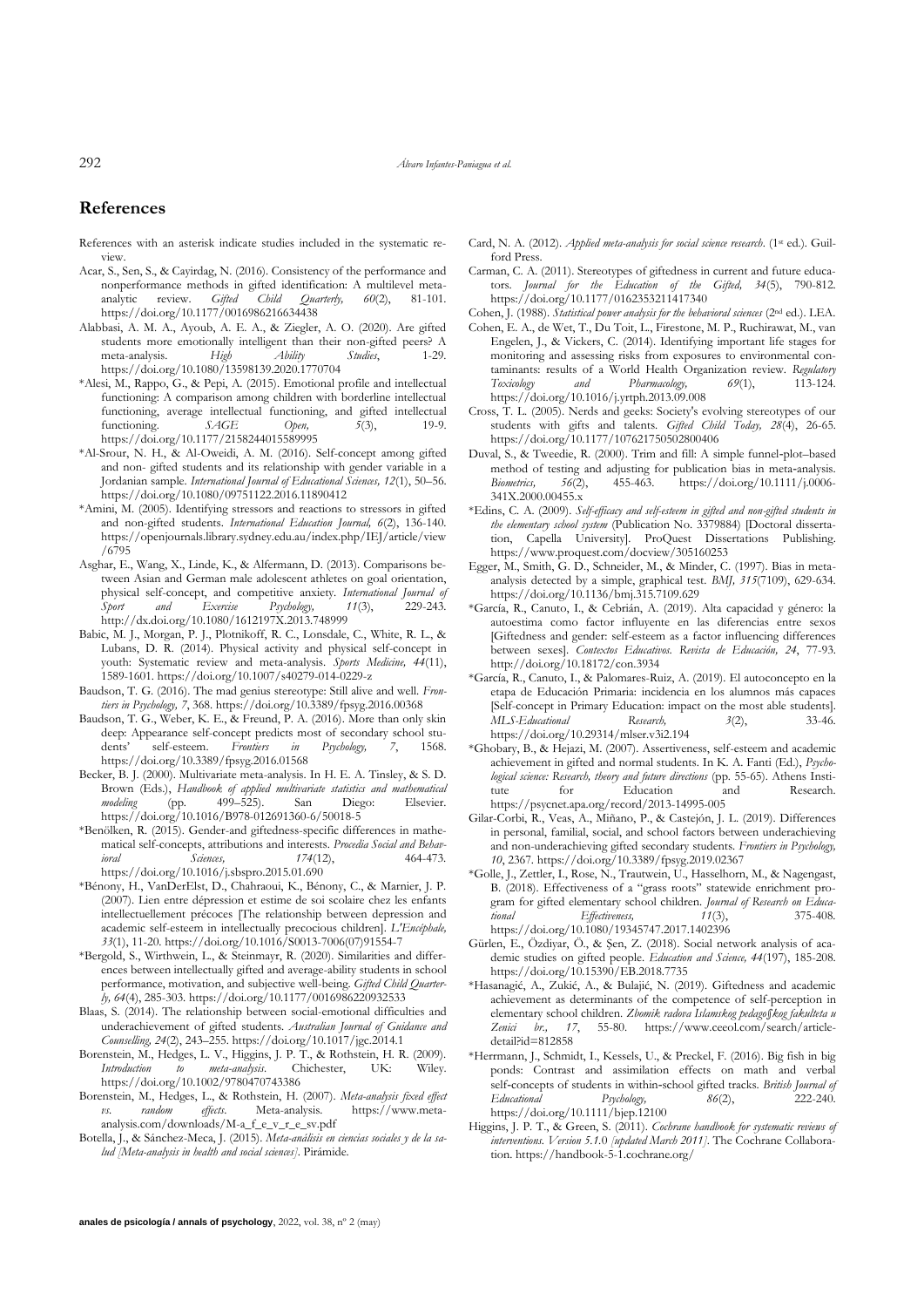- Hodges, J., Tay, J., Maeda, Y., & Gentry, M. (2018). A meta-analysis of gifted and talented identification practices. *Gifted Child Quarterly, 62*(2), 147- 174. https://doi.org/10.1177/0016986217752107
- Hoge, R. D., & Renzulli, J. S. (1993). Exploring the link between giftedness and self-concept. *Review of Educational Research, 63*(4), 449-465. https://doi.org/10.2307/1170496
- Hormázabal-Peralta, A., Espinoza, J., Cáceres, P., & Lizana, P. A. (2018). Adolescents with high intellectual ability: Differences in body composition and physical activity by sex. *Nutricion Hospitalaria, 35*(1), 38-43. http://dx.doi.org/10.20960/nh.1170
- Kim, M. (2016). A meta-analysis of the effects of enrichment programs on gifted students. *Gifted Child Quarterly*,  $60(2)$ , 102-116. Gifted Child Quarterly, https://doi.org/10.1177/0016986216630607
- \*Košir, K., Horvat, M., Aram, U. U., & Jurinec, N. (2016). Is being gifted always an advantage? Peer relations and self-concept of gifted students.<br>High Ability Studies, 27(2), 1-18. *High Ability Studies, 27*(2), 1-18. https://doi.org/10.1080/13598139.2015.1108186
- \*Kroesbergen, E. H., van Hooijdonk, M., Van Viersen, S., Middel-Lalleman, M. M. N., & Reijnders, J. J. W. (2016). The psychological well-being of early identified gifted children. *Gifted Child Quarterly, 60*(1), 16-30. https://doi.org/10.1177/0016986215609113
- Lee, S. Y., Olszewski-Kubilius, P., & Thomson, D. (2012a). The social competence of highly gifted math and science adolescents. Asia Pacific *Education Review, 13*(2), 185-197. https://doi.org/10.1007/s12564-012- 9209-x
- \*Lee, S. Y., Olszewski-Kubilius, P., & Thomson, D. T. (2012b). Academically gifted students' perceived interpersonal competence and peer rela-<br>tionships. Gifted Child Quarterly, 56(2), 90-104. tionships*. Gifted Child Quarterly, 56*(2), 90-104. https://doi.org/10.1177/0016986212442568
- \*Li, D., & Shi, J. (2019). Fluid intelligence, trait emotional intelligence and academic performance in children with different intellectual levels. *High Ability Studies*, 1-19. https://doi.org/10.1080/13598139.2019.1694493
- \*Liem, G. A. D., McInerney, D. M., & Yeung, A. S. (2015). Academic selfconcepts in ability streams: Considering domain specificity and samestream peers. *The Journal of Experimental Education, 83*(1), 83–109. https://doi.org/10.1080/00220973.2013.876227
- Litster, K., & Roberts, J. (2011). The self-concepts and perceived competencies of gifted and non-gifted students: A meta-analysis. *Journal of Re-*<br> *search* in Special Educational Needs, 11(2), 130–140. search in Special Educational Needs, 11(2), https://doi.org/10.1111/j.1471-3802.2010.01166.x
- \*López, V., & Sotillo, M. (2009). Giftedness and social adjustment: Evidence supporting the resilience approach in Spanish-speaking children and adolescents.  $High$  Ability Studies,  $20(1)$ , 39-53. adolescents. https://doi.org/10.1080/13598130902860739
- \*Mofield, E. L., & Parker, M. (2018). Mindset misconception? Comparing mindsets, perfectionism, and attitudes of achievement in gifted, advanced, and typical students. *Gifted Child Quarterly, 62*(4), 327-349. https://doi.org/10.1177/0016986218758440
- Mofield, E., & Parker, M. (2019). Understanding Underachievement: Mindset, Perfectionism, and Achievement Attitudes Among Gifted Students. *Journal for the Education of the Gifted, 42*(2), 107–134. https://doi.org/10.1177/0162353219836737
- Moher, D., Liberati, A., Tetzlaff, J., Altman, D. G., & Prisma Group. (2009). Preferred reporting items for systematic reviews and metaanalyses: the PRISMA statement. *PLoS Medicine, 6*(7), e1000097. https://doi.org/10.1371/journal.pmed.1000097
- Möller, J., Müller-Kalthoff, H., Helm, F., Nagy, N., & Marsh, H. W. (2016). The generalized internal/external frame of reference model: An extension to dimensional comparison theory. *Frontline Learning Research, 4*(2), 1-11. https://doi.org/10.14786/flr.v4i2.169
- Orth, U., Erol, R. Y., & Luciano, E. C. (2018). Development of self-esteem from age 4 to 94 years: A meta-analysis of longitudinal studies. *Psychological Bulletin, 144*(10), 1045–1080. https://doi.org/10.1037/bul0000161
- Parker, P. D., Van Zanden, B., & Parker, R. B. (2018). Girls get smart, boys get smug: Historical changes in gender differences in math, literacy, and academic social comparison and achievement. *Learning and Instruction, 54*, 125-137. https://doi.org/10.1016/j.learninstruc.2017.09.002
- Peperkorn, C. & Wegner, C. (2020). The big-five-personality and academic self-concept in gifted and non-gifted students: A systematic review of

literature. *International Journal of Research in Education and Science, 6*(4), 649- 667. https://doi.org/10.46328/ijres.v6i4.1290

- Pfeiffer, S. I. (2017). *Identificación y evaluación del alumnado con altas capacidades: Una guía práctica [Identifying and assessing gifted students: A practical guide]*. Universidad Internacional de La Rioja.
- Pfeiffer, S. I., Shaunessy-Dedrick, E. E., & Foley-Nicpon, M. E. (2018). *APA handbook of giftedness and talent*. American Psychological Association.
- \*Preckel, F., & Brüll, M. (2008). Grouping the gifted and talented: Are gifted girls most likely to suffer the consequences? *Journal for the Education of the Gifted, 32*(1), 54-85. https://doi.org/10.4219/jeg-2008-822
- \*Preckel, F., & Brüll, M. (2010). The benefit of being a big fish in a big pond: Contrast and assimilation effects on academic self-concept.<br>
Learning and Individual Differences, 20(5), 522-531. r<br>I earning http://dx.doi.org/10.1016/j.lindif.2009.12.007
- \*Preckel, F., Götz, T., & Frenzel, A. (2010). Ability grouping of gifted students: Effects on academic self‐concept and boredom. *British Journal of Educational Psychology, 80*(3), 451-472. https://doi.org/10.1348/000709909X480716
- \*Preckel, F., Goetz, T., Pekrun, R., & Kleine, M. (2008). Gender differences in gifted and average-ability students: Comparing girls' and boys' achievement, self-concept, interest, and motivation in mathematics. *Gifted Child Quarterly, 52*(2), 146-159. https://doi.org/10.1177/0016986208315834
- \*Preckel, F., Schmidt, I., Stumpf, E., Motschenbacher, M., Vogl, K., Scherrer, V., & Schneider, W. (2019). High‐Ability Grouping: Benefits for Gifted Students' Achievement Development Without Costs in Academic Self‐Concept. *Child development, 90*(4), 1185-1201. https://doi.org/10.1111/cdev.12996
- \*Preckel, F., Schmidt, I., Stumpf, E., Motschenbacher, M., Vogl, K., & Schneider, W. (2017). A test of the reciprocal-effects model of academic achievement and academic self-concept in regular classes and special classes for the gifted. *Gifted Child Quarterly, 61*(2), 103-116. https://doi.org/10.1177/0016986216687824
- \*Rafati, F., Rafati, S., Mashayekhi, F., Pilehvarzadeh, M., & Mashayekh, M. (2014). The comparison of the mental health and self-esteem in the gifted and normal adolescents of high schools in Jiroft City in the year 2012-2013. *International Journal of Current Research and Academic Review, 2*(6), 220–228. http://www.ijcrar.com/archive-10.php
- \*Riaz, Z., & Shahzad, S. (2010). Self concept in intellectually gifted secondary school children. *Pakistan Journal of Clinical Psychology, 9*(2), 3– 13.
- Rinn, A. N., & Majority, K. L. (2018). The social and emotional world of the gifted. In S. I. Pfeiffer (Ed.), *Handbook of Giftedness in Children* (pp. 49-63). Springer, Cham. https://doi.org/10.1007/978-3-319-77004-8\_4
- Rinn, A. N., & Wininger, S. R. (2007). Sports participation among academically gifted adolescents: Relationship to the multidimensional selfconcept. *Journal for the Education of the Gifted, 31*(1), 35-56. https://doi.org/10.4219/jeg-2007-510
- Rubio-Aparicio, M., Sánchez-Meca, J., Marín-Martínez, F. & López-López, J. A. (2018). Guidelines for reporting systematic reviews and metaanalyses. *Annals of Psychology, 34*(2), 412-420. https://doi.org/10.6018/analesps.34.2.320131
- Rudowicz, E. (2007). Peers' perceptions of intellectually bright, hardworking, and sporty students: A developmental perspective. *Gifted and Talent* $ed$  *International,*  $22(2)$ , https://doi.org/10.1080/15332276.2007.11673498
- 
- \*Sarouphim, K. M. (2011). Gifted and non-gifted Lebanese adolescents: Gender differences in self-concept, self-esteem and depression. *International Education, 41*(1), 26–41.
- Shavelson, R. J., Hubner, J. J., & Stanton, G. C. (1976). Self-concept: Validation of construct interpretations. *Review of Educational Research, 46*(3), 407-441. https://doi.org/10.3102/00346543046003407
- \*Shechtman, Z., & Silektor, A. (2012). Social competencies and difficulties of gifted children compared to nongifted peers. *Roeper Review, 34*(1), 63– 72. https://doi.org/10.1080/02783193.2012.627555
- \*Shi, J., Li, Y., & Zhang, X. (2008). Self-concept of gifted children aged 9 to 13 years old. *Journal for the Education of the Gifted, 31*(4), 481–499. https://doi.org/10.4219/jeg-2008-791
- \*Song, K. Y., & Ahn, J. D. (2014). A comparative analysis of body